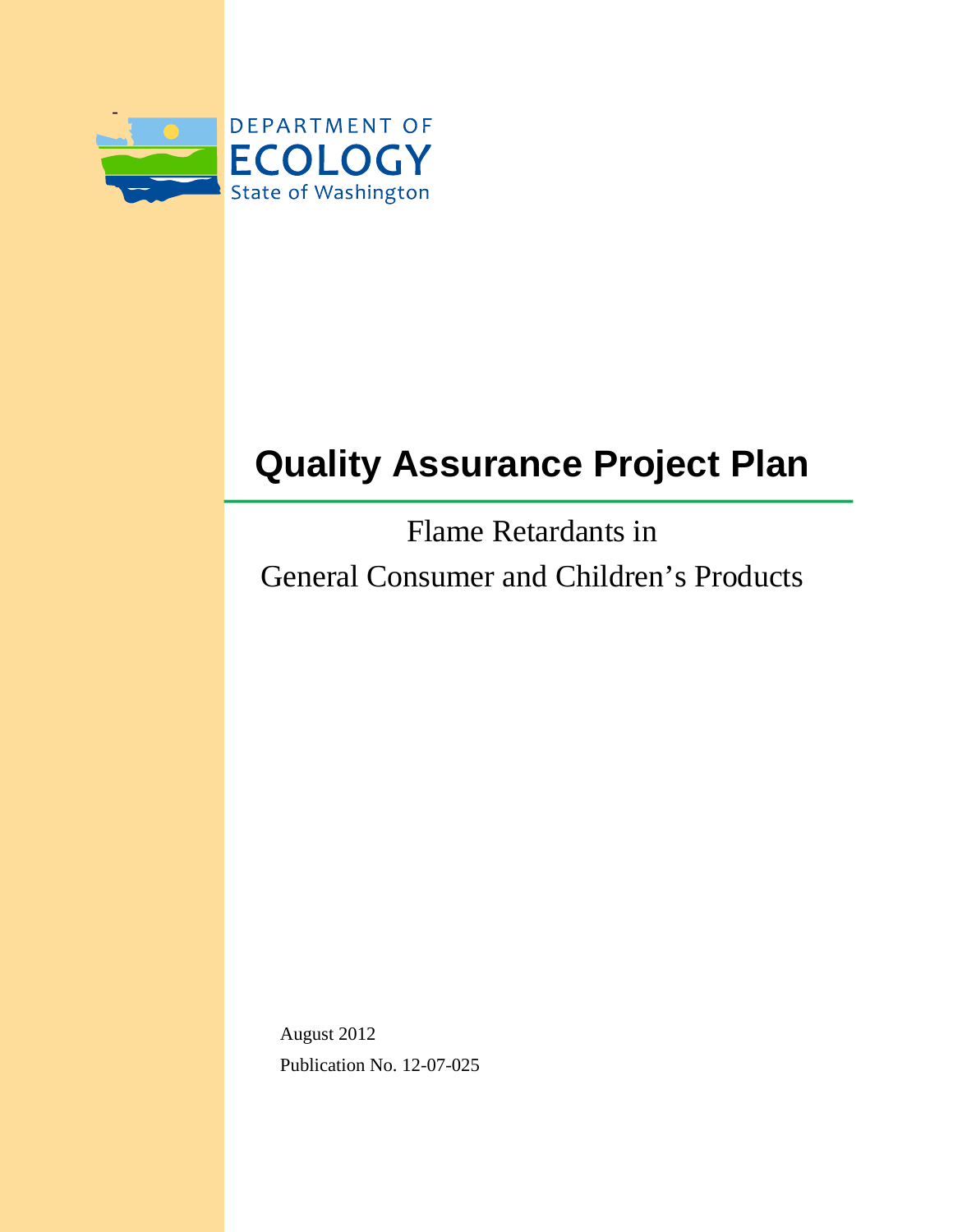#### **Publication Information**

This project is being funded by the National Estuary Program (NEP) of the U.S. Environmental Protection Agency (EPA), Region 10, Seattle, Washington. All studies conducted by the Washington State Department of Ecology (Ecology) must have an approved Quality Assurance Project Plan (QAPP). This plan describes the objectives of the study and the procedures to be followed to achieve those objectives. After completing the study, Ecology will post a report of the study to the Internet.

The plan for this study is available on the Department of Ecology's website at [http://www.ecy.wa.gov/biblio/1207025.html.](http://www.ecy.wa.gov/biblio/1207025.html)

#### **Author and Contact Information**

Alex Stone, Sc. D. P.O. Box 47600 Hazardous Waste and Toxics Reduction Program Washington State Department of Ecology Olympia, WA 98504-7600

For more information contact: Communications Consultant, phone 360-407-6834.

Washington State Department of Ecology - [www.ecy.wa.gov/](http://www.ecy.wa.gov/)

| o Headquarters, Olympia               | 360-407-6000 |
|---------------------------------------|--------------|
| o Northwest Regional Office, Bellevue | 425-649-7000 |
| o Southwest Regional Office, Olympia  | 360-407-6300 |
| o Central Regional Office, Yakima     | 509-575-2490 |
| o Eastern Regional Office, Spokane    | 509-329-3400 |
|                                       |              |

*Any use of product or firm names in this publication is for descriptive purposes only and does not imply endorsement by the author or the Department of Ecology.*

*To ask about the availability of this document in a format for the visually impaired, call 360-407-6834. Persons with hearing loss can call 711 for Washington Relay Service. Persons with a speech disability can call 877- 833-6341.*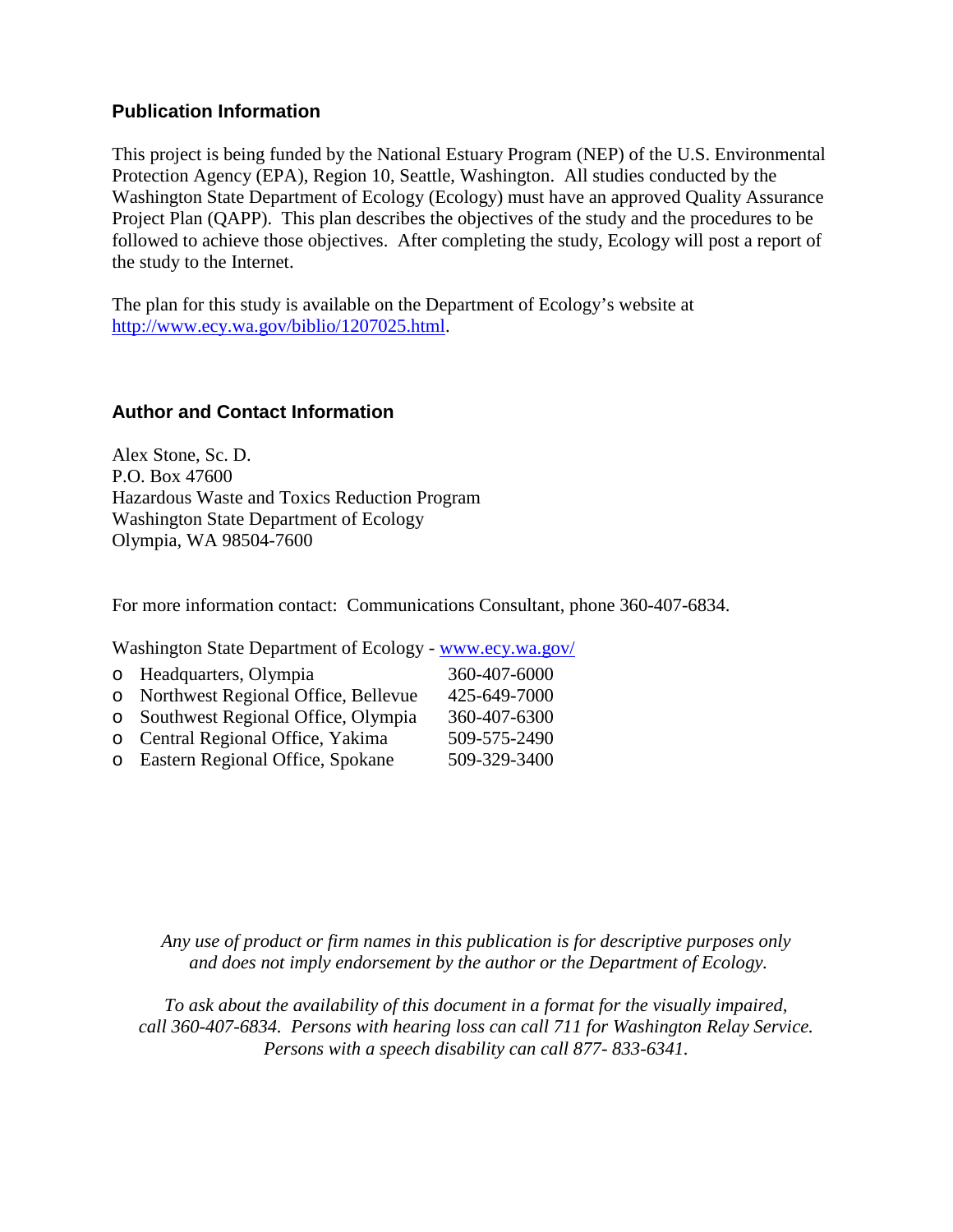## Quality Assurance Project Plan

## Flame Retardants in General Consumer and Children's Products

August 2012

#### **Approved by:**

| Signature:                                           | Date: |
|------------------------------------------------------|-------|
| Joshua Grice, Client, W2R Program                    |       |
|                                                      |       |
| Signature:                                           | Date: |
| Alex Stone, Author/Project Manager, HWTR-HQ          |       |
|                                                      |       |
| Signature:                                           | Date: |
| Ken Zarker, Author Supervisor, HWTR-HQ               |       |
|                                                      |       |
| Signature:                                           | Date: |
| William R. Kammin, Ecology Quality Assurance Officer |       |
|                                                      |       |
| Signature:                                           | Date: |
| Carol Kraege, Client, W2R Program                    |       |
|                                                      |       |

Signatures are not available on the Internet version. HWTR-HQ: Hazardous Waste and Toxics Reduction Program W2R: Waste 2 Resources Program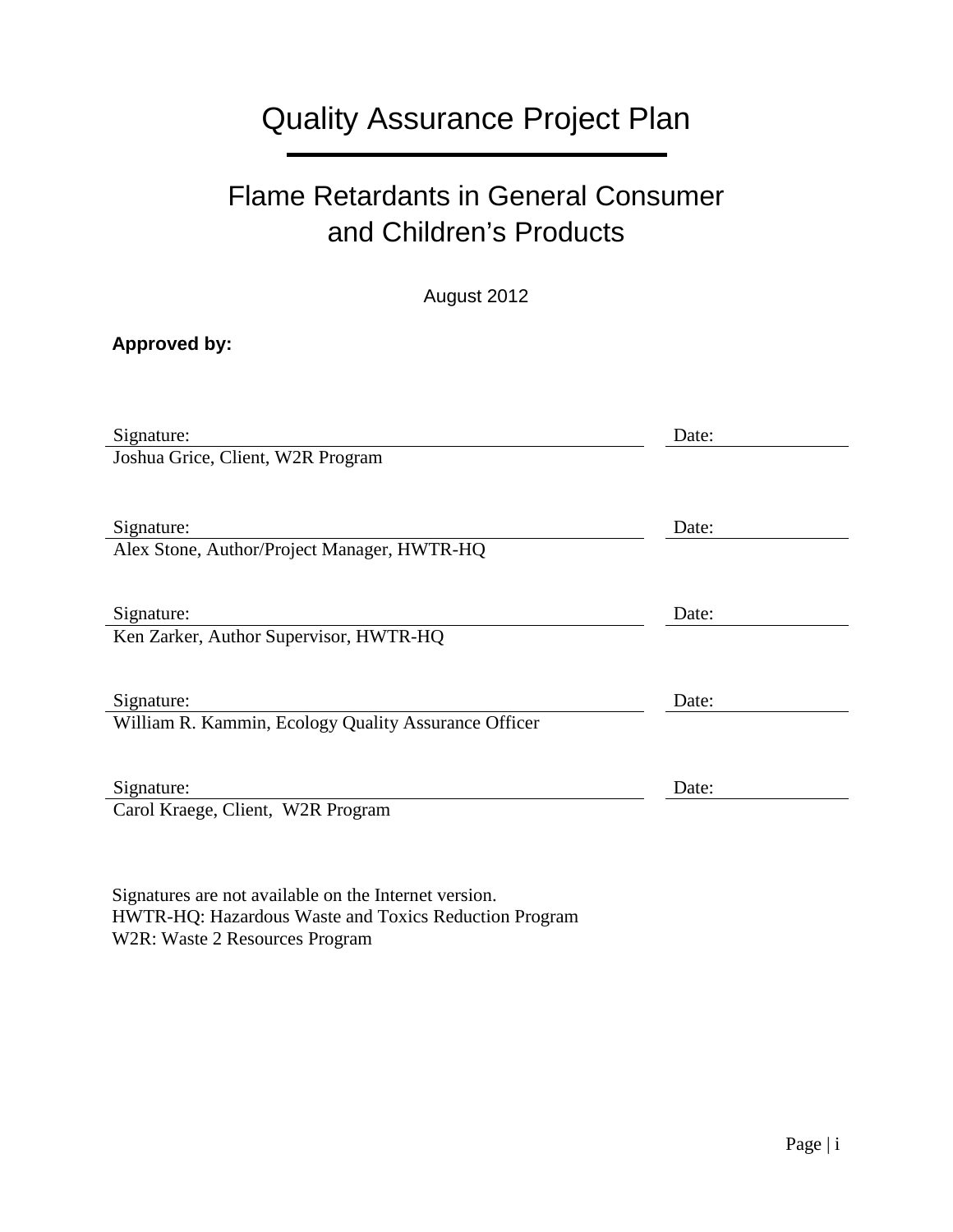## **Table of Contents**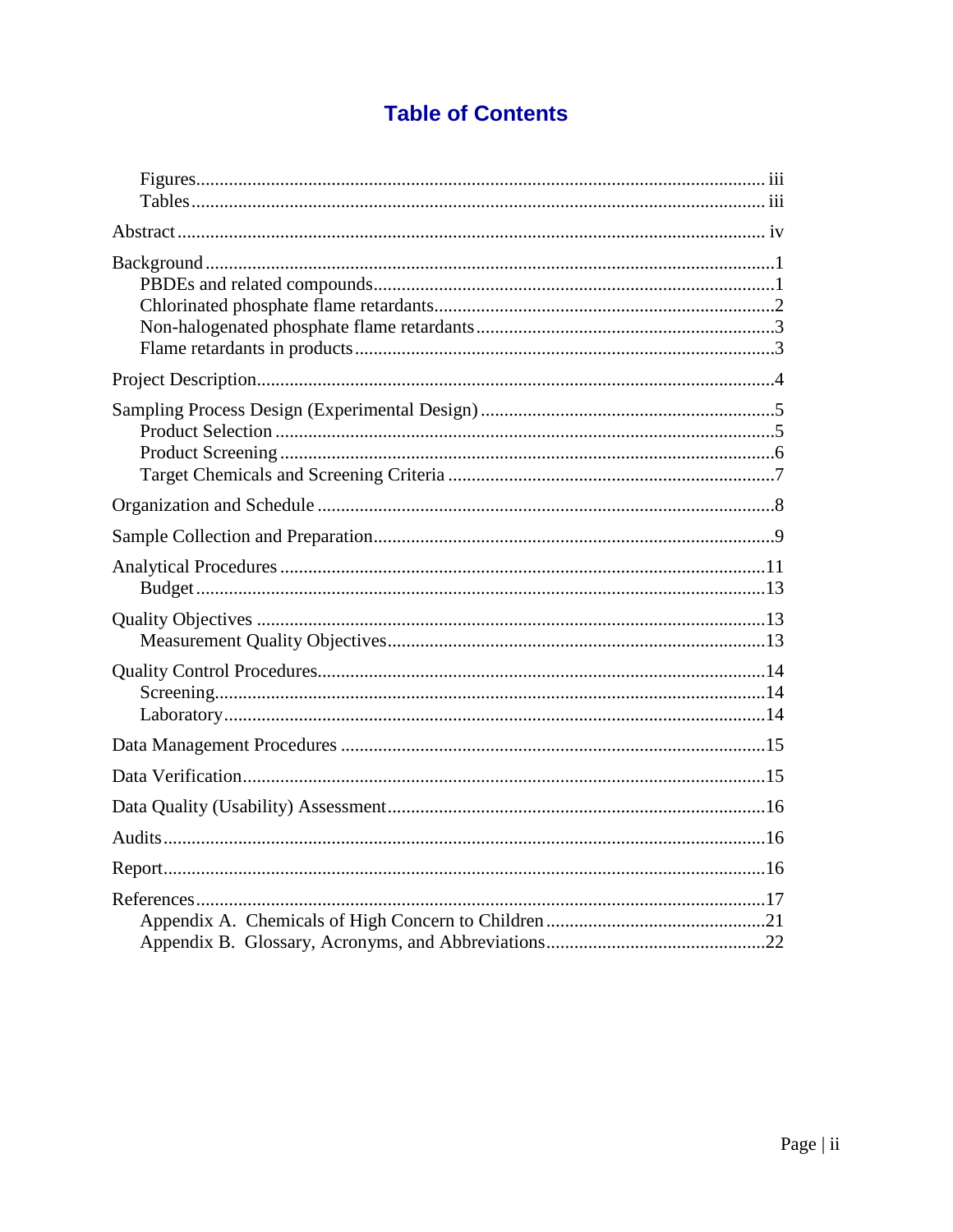## <span id="page-4-0"></span>**Figures**

## <span id="page-4-1"></span>**Tables**

| Table 3. Proposed Schedule for Completing Field and Laboratory Work and Reports 8 |  |
|-----------------------------------------------------------------------------------|--|
|                                                                                   |  |
|                                                                                   |  |
|                                                                                   |  |
|                                                                                   |  |
|                                                                                   |  |
|                                                                                   |  |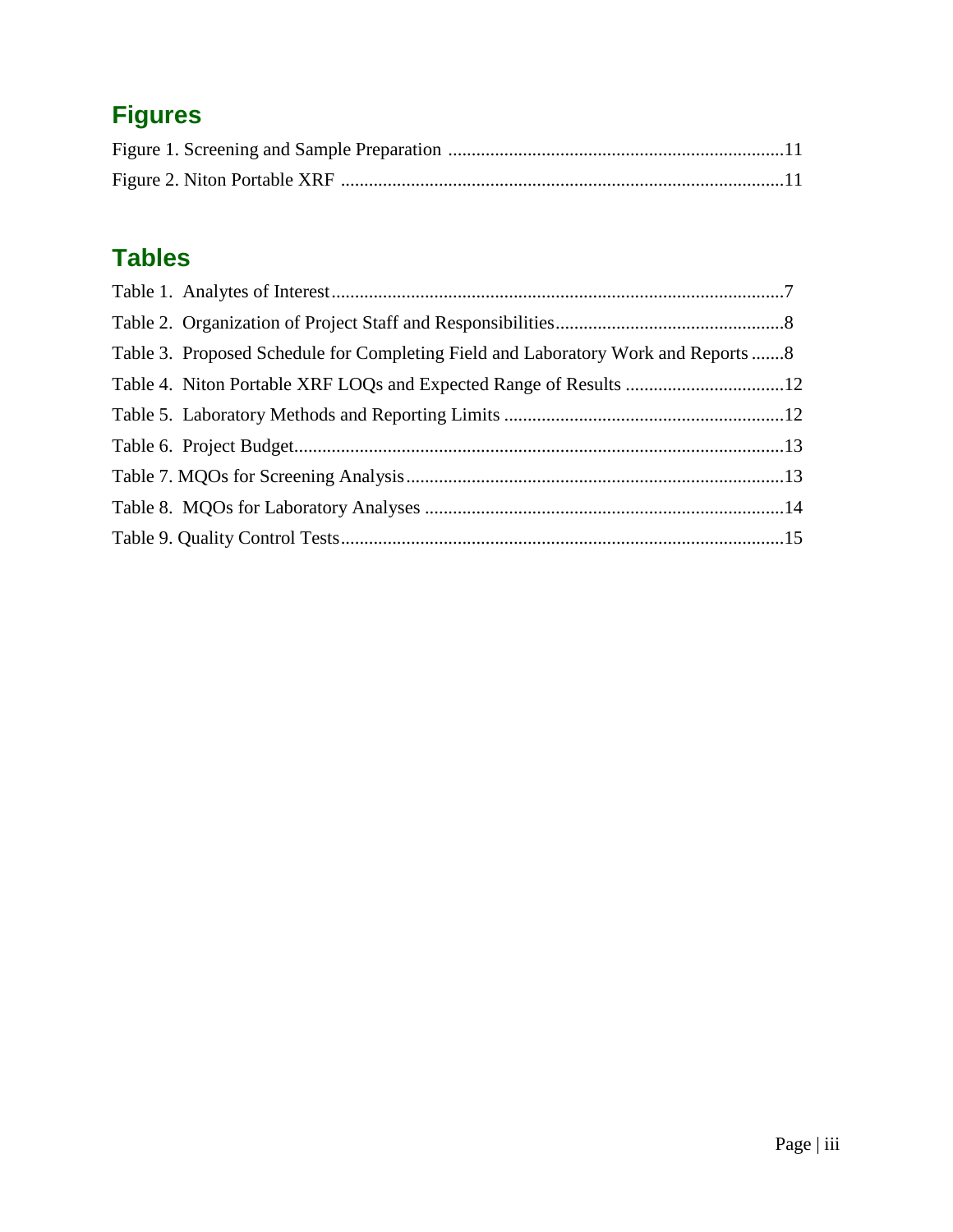#### **Abstract**

<span id="page-5-0"></span>Polybrominated diphenyl ethers (PBDEs) are a class of persistent, bioaccumulative and toxic (PBT) compounds that were used historically as flame retardants in a wide range of consumer products. PBDEs are ubiquitous in air, soil and sediment and are building up in animals throughout the food chain. They are released from various products and transported via air and storm water to the environment. Higher levels of PBDEs are found in urban areas, making PBDE contamination particularly relevant to the highly urbanized Puget Sound Basin. PBDEs have been detected in harbor seal pups, migrating salmon and '...PBDEs are bioaccumulating to high concentrations in Puget Sound killer whales.'(Ecology, 2011d).

The Washington State Department of Ecology's (Ecology) Hazardous Waste and Toxics Reduction (HWTR) and Waste 2 Resources (W2R) Programs are conducting a study to evaluate presence of flame retardant chemicals such as PBDEs, in general consumer and children's products. Goals of the study, funded by the US Environmental Protection Agency's National Estuary Program (NEP), are to 1) determine compliance with Washington State's ban on the PBDE class of flame retardants, 2) evaluate the level of substitute flame retardants in various consumer products, and 3) verify compliance with Washington's Children's Safe Product Act (CSPA) for flame retardants on the list of Chemicals of High Concern to Children (CHCCs).

X-ray fluorescence (XRF) will be used to detect levels of bromine and chlorine which are potentially indicative of halogenated flame retardants.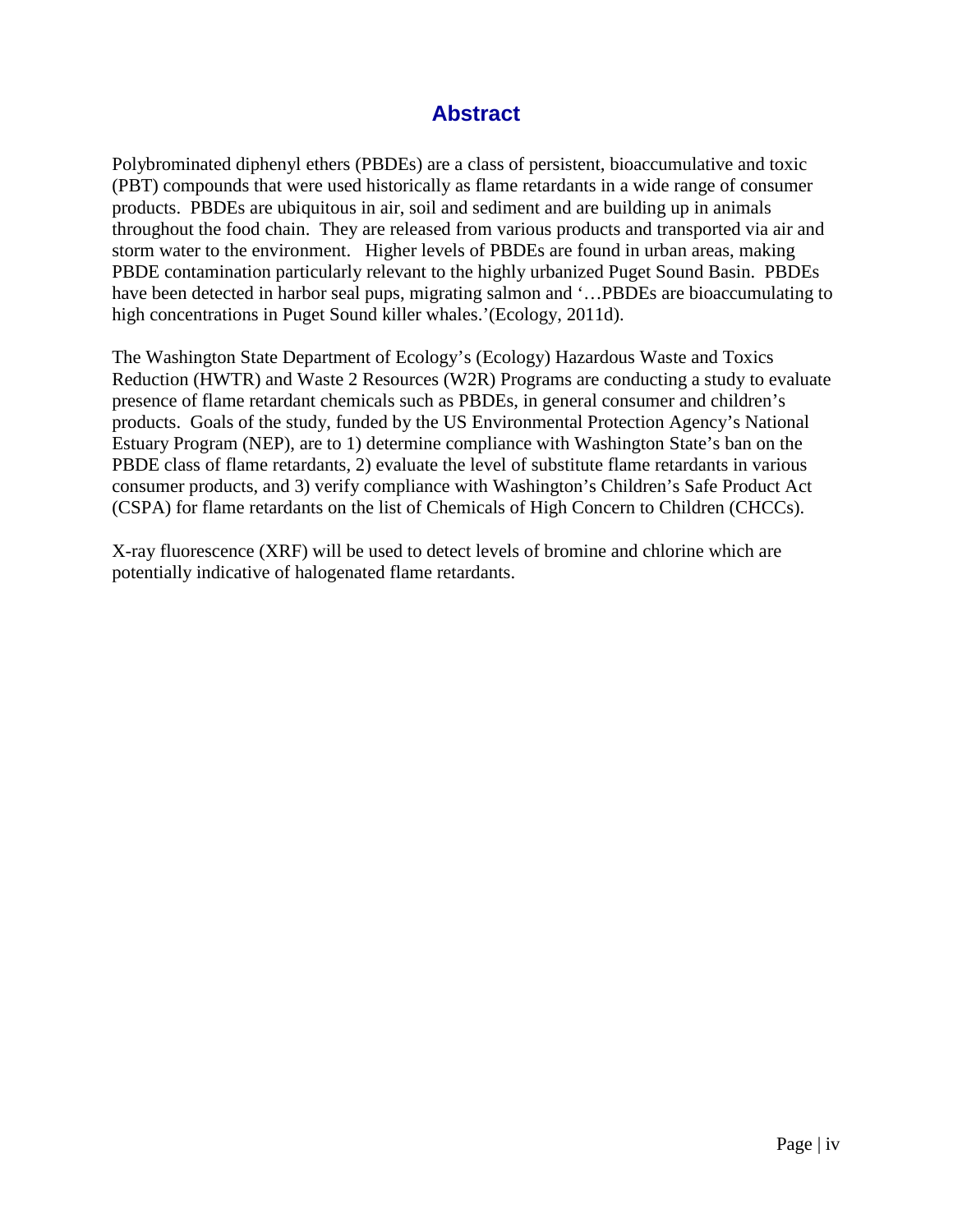## <span id="page-6-0"></span>**Background**

## <span id="page-6-1"></span>**PBDEs and related compounds**

Polybrominated diphenyl ethers (PBDEs) are a class of persistent, bioaccumulative and toxic (PBT) compounds that historically were used as flame retardants in a wide range of consumer products. PBDEs were added to plastics, upholstery fabrics and foams in such common products as computers, televisions, furniture and carpet pads. These chemicals were efficient flame retardants as well as cost effective, hence their wide use (Ecology, 2006). For deca-BDE, the largest use was in electronic enclosures, particularly in computers and televisions. PBDEs are not chemically bonded to the matrices of those materials and products. Therefore they potentially escape from their matrix through release to the air and also bind to dust.

Studies indicate that PBDEs are ubiquitous throughout the natural environment, in air, soil and sediments, and are building up in animals throughout the food chain. PBDEs were detected in migrant Chinook salmon tissue and their stomach contents from four sites in Puget Sound. Other studies have demonstrated thyroid effects on adult fathead minnows and increased risk of disease in juvenile Chinook salmon. There is evidence of bioaccumulation of PBDEs in marine mammals at high concentrations in blubber, including in Puget Sound killer whales. PBDE levels have also been observed to be increasing in orcas resident in the Puget Sound Basin. In conjunction with PBDEs concentrations, concern have been raised about the '…*increasing evidence of effects on reproductive health, the immune system, and development in exposed mammals*.' (Ross, 2006)

Total PBDE loading to Puget Sound from the major pathways assessed by the Puget Sound Toxics Loading Analysis is between 28 and 54 kilograms per year. Atmospheric deposition accounts for the largest pathway, followed by wastewater treatment plants and surface runoff. PBDEs released to air and atmospheric transport delivers them directly to Puget Sound. PBDEs deposited on land are also mobilized during storm events and delivered to surface waters. PBDEs are released in the highest quantities in commercial areas compared to other land covers, making PBDE contamination especially relevant to the highly urbanized Puget Sound Basin (Ecology, 2011c).

There are three main types of PBDEs used in consumer products: penta-BDE, octa-BDE and deca-BDE. Each has different uses and toxicity. In 2001, the total PBDE volume worldwide was estimated at over 67,000 metric tons, including 56,100 metric tons of deca-BDE. Manufacturers of penta-BDE and octa-BDE agreed voluntarily to stop producing these two forms of PBDEs at the end of 2004 (Ecology, 2006). In 2009, the US Environmental Protection Agency announced another voluntary agreement to '...*end production, importation and sales of decaBDE for most uses in the United States by December 31, 2012*' (EPA, 2010). Companies have found alternatives for most PBDE uses.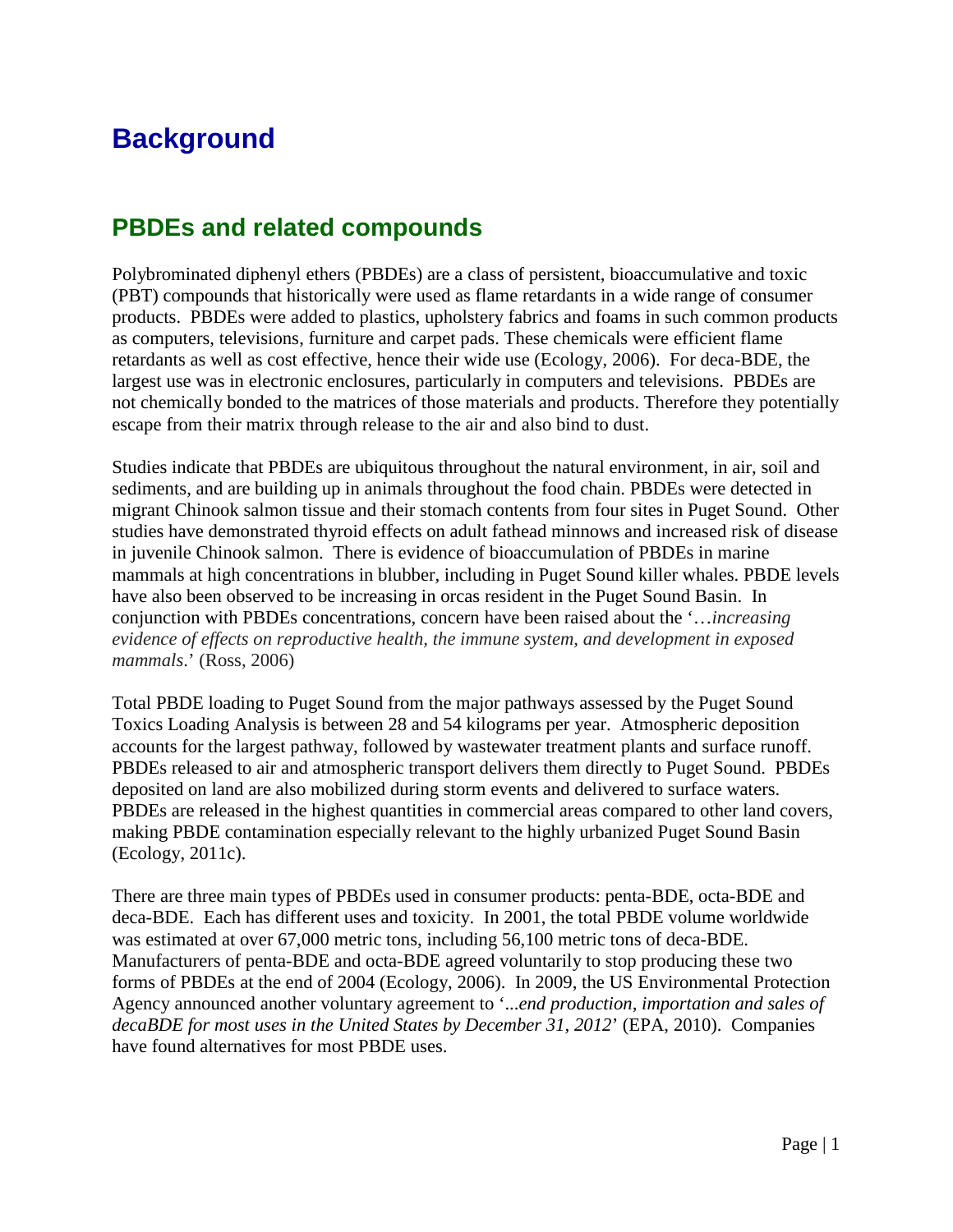In addition to the voluntary efforts undertaken by the EPA, several states have banned the use of PBDEs in products sold within their state. In 2007, the Washington State Legislature passed legislation (Chapter 70.76 RCW) banning the use of the penta- and octa-BDE mixtures, banning the use of deca-BDE in one application (mattresses) and providing the possibility of further bans on its use if a safer alternative could be identified (Washington, 2007). Ecology and the Washington State Department of Health (DOH) conducted an alternatives assessment to determine if safer alternatives to deca-BDE exist for computers, televisions and residential upholstered furniture. As a result of this assessment, a safer alternative, resorcinol diphenyl phosphate (RDP), was identified in 2009. As of January 1, 2011, deca-BDE is banned in all three applications. (Ecology, 2009).

Deca-BDE was also identified by Ecology as a chemical of high concern to children (CHCC). In 2008, the Washington State Legislature passed legislation (Chapter 70.240 RCW) that requires Ecology to identify chemicals that are both toxic and have a potential exposure pathway to children (Washington, 2008). As directed by this legislation, Ecology published a list of 66 CHCCs and deca-BDE was one of the 66 (Ecology, 2011b). Deca-BDE was placed on this list because of its carcinogenic potential, the tendency of deca-BDE to degrade to more toxic forms of PBDEs such as found in the penta- and octa-BDE mixtures and children's potential exposure to deca-BDE from it's wide use as a flame retardant (DOH, 2010). Any manufacturer that uses deca-BDE in children's products manufactured or sold in Washington State, must report to Ecology (Ecology, 2011a). A list of CHCCs can be found in Appendix A.

With the banning of PBDEs, manufacturers have produced a number of alternatives. One alternative that has garnered considerable attention are the polybrominated diphenyl ethanes (PBDPEs). These chemicals are similar to PBDEs. No toxicity data, however, was required to allow this chemical onto the market and concerns have been raised that similarities between PBDPEs and PBDEs might harbinger similar toxicological impacts.

## <span id="page-7-0"></span>**Chlorinated phosphate flame retardants**

In addition to deca-BDE mentioned above, a chlorinated phosphate flame retardant, tris(2 chloroethyl) phosphate (TCEP), was also identified as a CHCC (Appendix A). Recently, a similar compound, tris(1,3-dichloro-2-propyl) phosphate (TDCPP), was identified by the California Environmental Protection Agency as a chemical known to cause cancer and placed upon the Proposition 65 list of toxic chemicals (Cal EPA, 2011).

A third flame retardant compound in this class, tris(1-chloro-2-propyl) phosphate (TCPP) has also generated some concern. The Organization of Economic and Cooperative Development (OECD) has indicated that TCPP is harmful to aquatic organisms (OECD, 2012). Given the similarity of this compound, however, to TCEP and TDCPP concerns have arisen about its widespread use.

Chlorinated phosphates including TCEP have been found in a number of environmental media including effluent from sewage treatment plants, precipitation (rain, snow and glacial ice) and surface waters, primarily in Europe (EU, 2009). TCEP has also been found in dust in homes, schools, hospitals and various other locations (EC, 2009).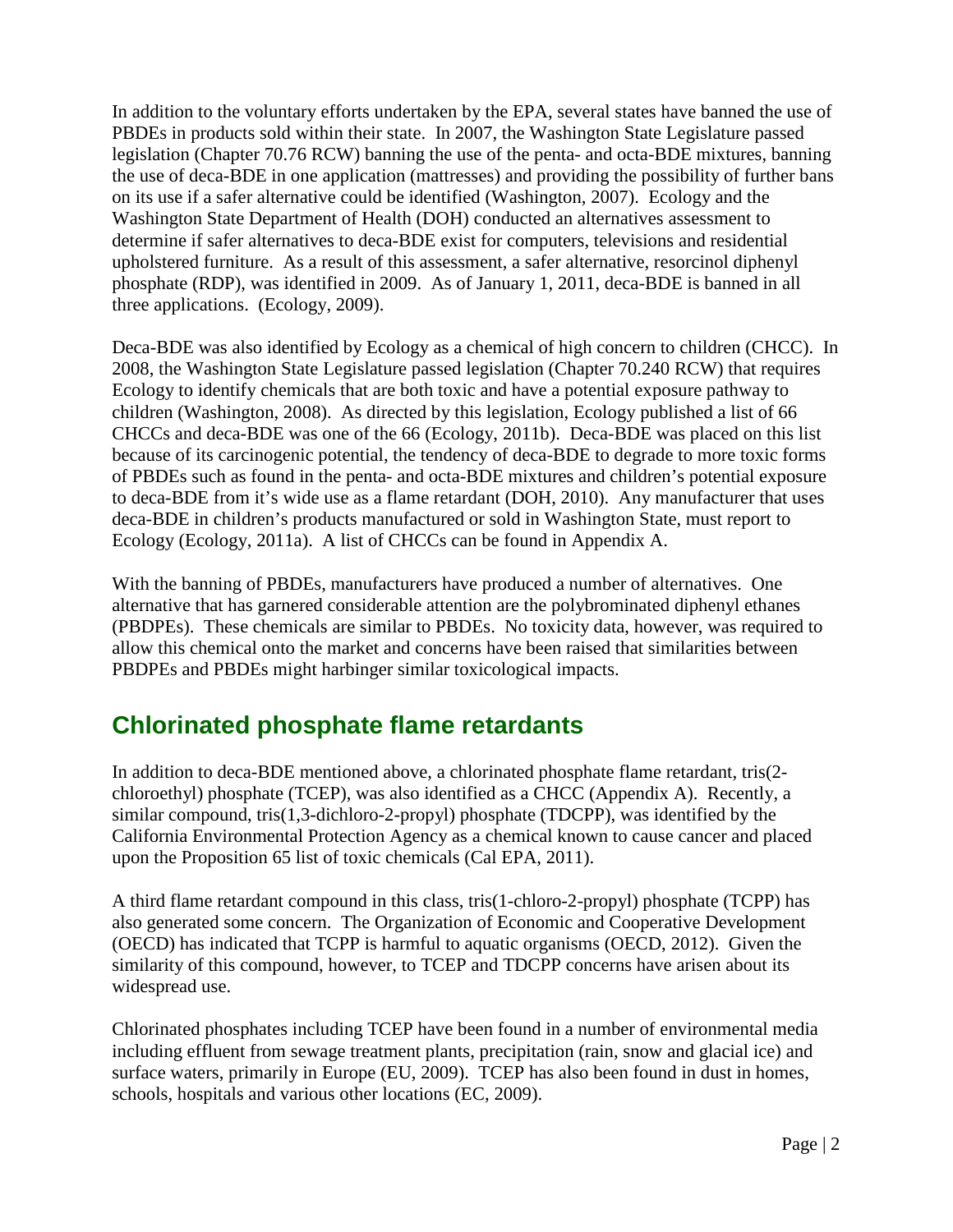TCEP and TCPP are slightly toxic to aquatic organisms at all trophic levels and TDCPP is moderately toxic to fish. All three compounds are slightly toxic to terrestrial species, aquatic green algae and are non-toxic to sewage bacteria (NICNAS, 2001). Organophosphates including TCEP and TDCP have also been found in fish (perch and carp) in a limited study in Sweden (Marklund, 2005).

## <span id="page-8-0"></span>**Non-halogenated phosphate flame retardants**

As mentioned previously, Ecology identified RDP as a safer alternative to deca-BDE, especially in the computer and television industry (Ecology, 2009). Other non-halogenated flame retardants were also reviewed in the same report. One of the flame retardants evaluated as an alternative, triphenyl phosphate (TPP), was eliminated due to its high environmental toxicity (Ecology, 2009). Data is lacking on whether these chemicals are being widely used and if concerns about TPP warrant further evaluation.

In one study in Belgium, TPP was found in all of the 33 dust samples tested (Van den Eede, 2011). In a U. S. study, TPP was found in 98% of the 50 house dust samples tested (Stapleton, 2009). TPP has also been found in environmental samples. TPP was found in fish in a Swedish study of lakes and coastal regions (Sundkvist, 2010). TPP was detected in almost half of the fish sampled from Manila Bay in the Philippines (Kim, 2011). It was found in reclaimed wastewater (Loraine, 2006) and was detected in blubber of six bottlenose dolphins from the Gulf of Mexico (Kuehl, 1995). Suckling dolphins had levels nearly 10 times greater than adult males.

## <span id="page-8-1"></span>**Flame retardants in products**

Recent studies have shown that many of the above flame retardants can still be found in products. Stapleton et al. studied polyurethane foam used in baby products and identified that all three chlorinated phosphate flame retardants were found in a wide range of products including car seats, changing table pads, sleep positioners, portable mattresses, nursing pillows, baby carriers, high chairs and infant bath mat/slings (Stapleton, 2011). One of the non-halogenated flame retardants, TPP, was found in a number of similar products. Penta-BDE was found in some of the products but the authors cautioned these were older products potentially manufactured before specific bans were implemented.

In an earlier study, chlorinated phosphate flame retardants were found in a number of products ranging from chairs, futons and ottomans to more child-oriented products like a nursery glider/rocker and baby stroller (Stapleton, 2009).

The concentration of flame retardants in house dust is widely used to monitor the presence of flame retardants in consumer products. Because many household products contain flame retardants that can be released and accumulated in house dust, dust has become a common sampling media. This connection has been investigated and shown to have a high correlation between the amount and type of consumer products and the amount of PBDEs found in house dust (Allen, 2008). Alternative and new brominated flame retardants like decabromodiphenyl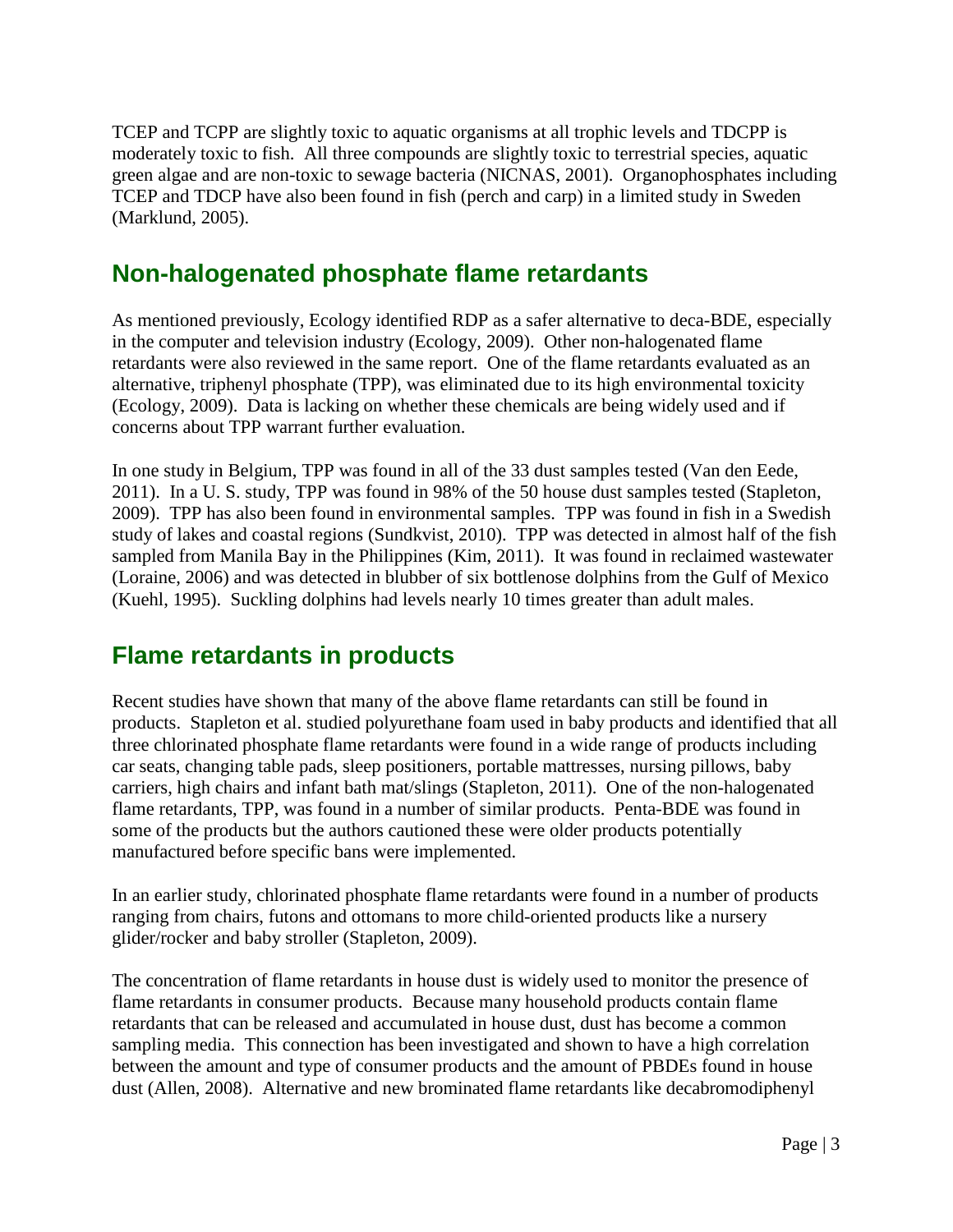ethane (deca-BDPE) were detected in house dust indicating that use of this alternative flame retardant is increasing (Stapleton, 2008).

During creation of the CHCC list, Ecology reviewed several sources of data on chemicals in products. Two sources that proved particularly useful were studies conducted by the Danish Environmental Protection Agency and similar bodies of the Dutch Government. In both instances, the organizations purchased products and evaluated them for a wide range of chemicals. This information was used to identify potential sources of exposure to children and many of the flame retardants in this study were found in general consumer and children's products. For example, TCEP was found in electronics, perfume in toys and children's articles (authors stated it is more likely to be present as a flame retardant than part of the perfume itself), and plastic toys. TPP was found in electronics, baby products and plastic toys. Penta-, octa- and deca-BDE were all found in electronics while deca-BDE was also found in indoor air sampling from various consumer products (Stone, 2010).

The objective of this study is to identify products that are not in compliance with the Washington legislation banning the use of PBDEs. Included in this evaluation are two phosphate flame retardants that were identified as possible alternatives to deca-BDE in specific applications. In addition, products containing flame retardants identified as CHCCs will be tested to evaluate compliance with CSPA reporting requirements.

## <span id="page-9-0"></span>**Project Description**

Ecology's HWTR and W2R Programs will conduct a study that uses a portable XRF instrument to screen for concentrations of bromine and chlorine<sup>[1](#page-9-1)</sup> indicate the possible presence of certain flame retardants (Table 1) in various consumer products. The objectives of the study are to:

- Determine compliance with the Washington State ban on the PBDE class of flame retardants.
- Assess the levels of flame retardants in general consumer and children's products.
- Determine compliance with the state's CSPA reporting requirements for flame retardants which also appear on the CHCC list.

Products will be purchased and screened for bromine and chlorine with a portable XRF analyzer during the summer of 2012. Those samples found to contain bromine and chlorine using the XRF will be further evaluated to determine if they contain any of the flame retardants of interest. Special emphasis will be placed on whether chlorine detected by XRF is possibly due to chlorinated flame retardants or plastics like polyvinyl chloride. An XRF cannot differentiate between the two potential sources of chlorine.

Information from a number of sources will be searched to identify potential products containing these compounds. Sources will include but are not restricted to the results of peer-reviewed scientific studies, databases compiling product information (National Institute of Health's Household Product Database, Environmental Working Group's Skin Deep Database, etc.) and sampling reports from authoritative bodies (Danish Environmental Protection Agency, Dutch

<span id="page-9-1"></span><sup>&</sup>lt;sup>1</sup> The ASTM method does not include the analysis of chlorine; however, the XRF manufacturer has indicated that chorine can be detected with an XRF at concentrations well below the method detection limit.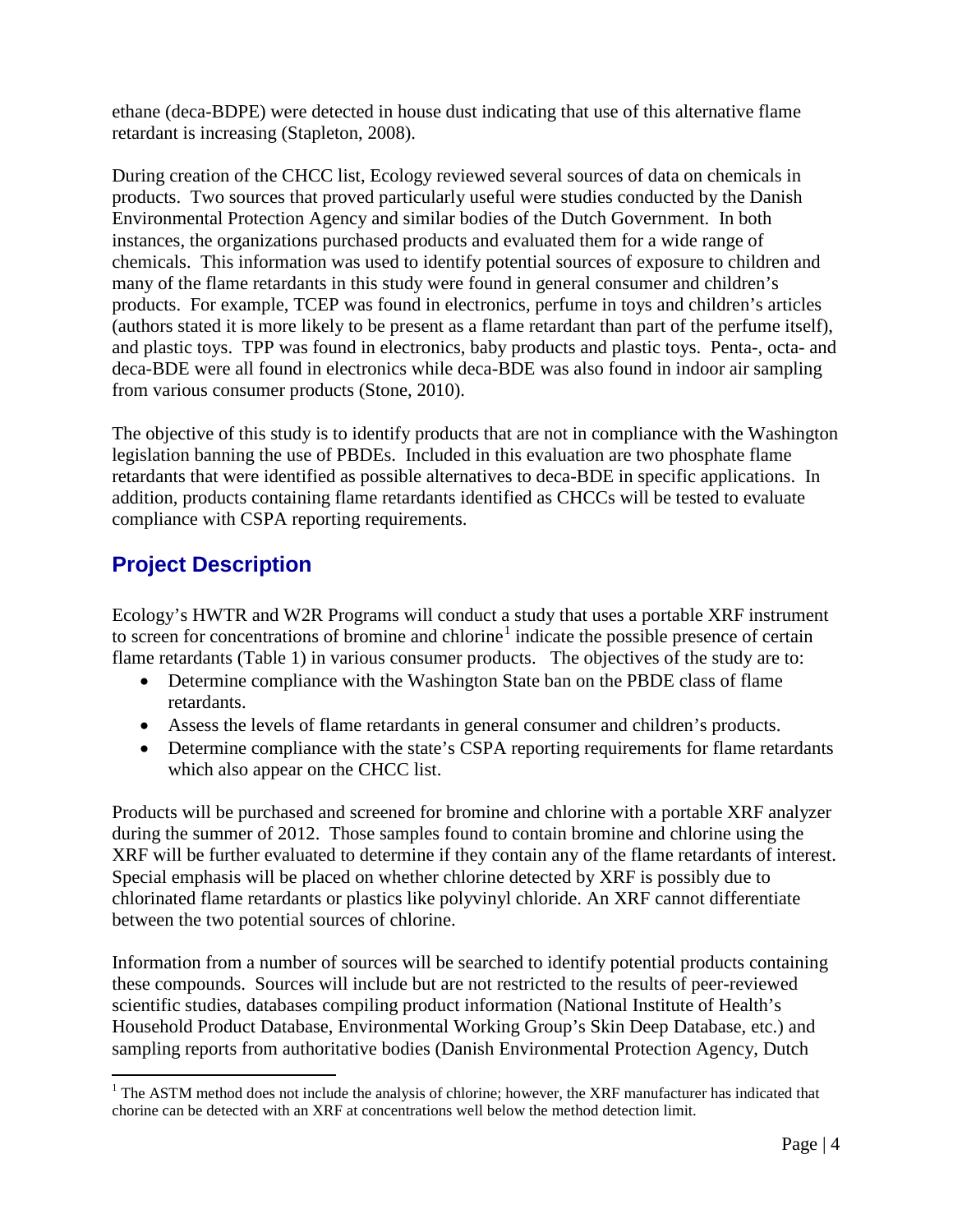Government, etc.). Samples possibly containing any of the flame retardants of interest will be sent to a contract laboratory for analysis.

## <span id="page-10-0"></span>**Sampling Process Design (Experimental Design)**

Approximately 300 products will be gathered for testing during the sampling event. Information will be assimilated from a number of different sources to identify products that may potentially contain some of the flame retardants of interest.

All product samples will be screened with a portable XRF for bromine and chlorine to determine if the products may contain any of the flame retardants of interest. As an XRF cannot detect the actual presence of the specific flame retardants, information on the label, the type of plastic used and other potential sources of information will be used to determine whether a product sample is likely to contain any of the flame retardants of interest. Those products that contain bromine and chlorine **and** could potentially contain a flame retardant of interest will be given highest priority and sent to a laboratory and analyzed using EPA approved laboratory methodologies to determine if any of the flame retardants of interest are present and, if so, at what concentration. If insuffienct samples are found that meet these criteria, samples that are found to contain chlorine or bromine but for which there is no documented evidence that flame retardants are likely to be present will be sent for analysis. It is anticipated that approximately 175 product samples will be forwarded for laboratory for analysis.

#### <span id="page-10-1"></span>**Product Selection**

Screening during the sampling event will focus on products that historically have contained banned flame retardants and products likely to contain the flame retardants of interest based upon information gleaned from other resources and products and product components that are most likely to impact the Puget Sound. Penta- and Octa-BDE are banned for all uses with the exception of some products specifically identified in the legislation. The deca-BDE ban specifically covers mattresses, computers, televisions and residential upholstered furniture. In addition, the ban on penta- and octa-BDE covers all but a few uses specifically called out in the legislation. Products that historically contained penta- and octa-BDE will be sampled to assess whether manufacturers are using PBDE alternatives. Samples from these sources will be collected to verify compliance with Ecology's PBDE ban.

Sample selection will also focus on products or product components likely to be mouthed or used by children under three. Under the CSPA Reporting Rule tiered approach, Tier 1 products are those intended to be put into a child's mouth, applied to their skin, or any mouthable product for a child less than 3. Tier 1 products must be reported first. Tiers 2 – 4 include products intended for prolonged direct skin contact, short-duration direct skin contact, and no intended skin contact, respectively. Product analysis will emphasize Tier 1 products and products likely to contain flame retardants of interest unless sufficient samples cannot be obtained.

Products will be selected that meet the following criteria:

1. Products that previously contained PBDEs prior to the ban.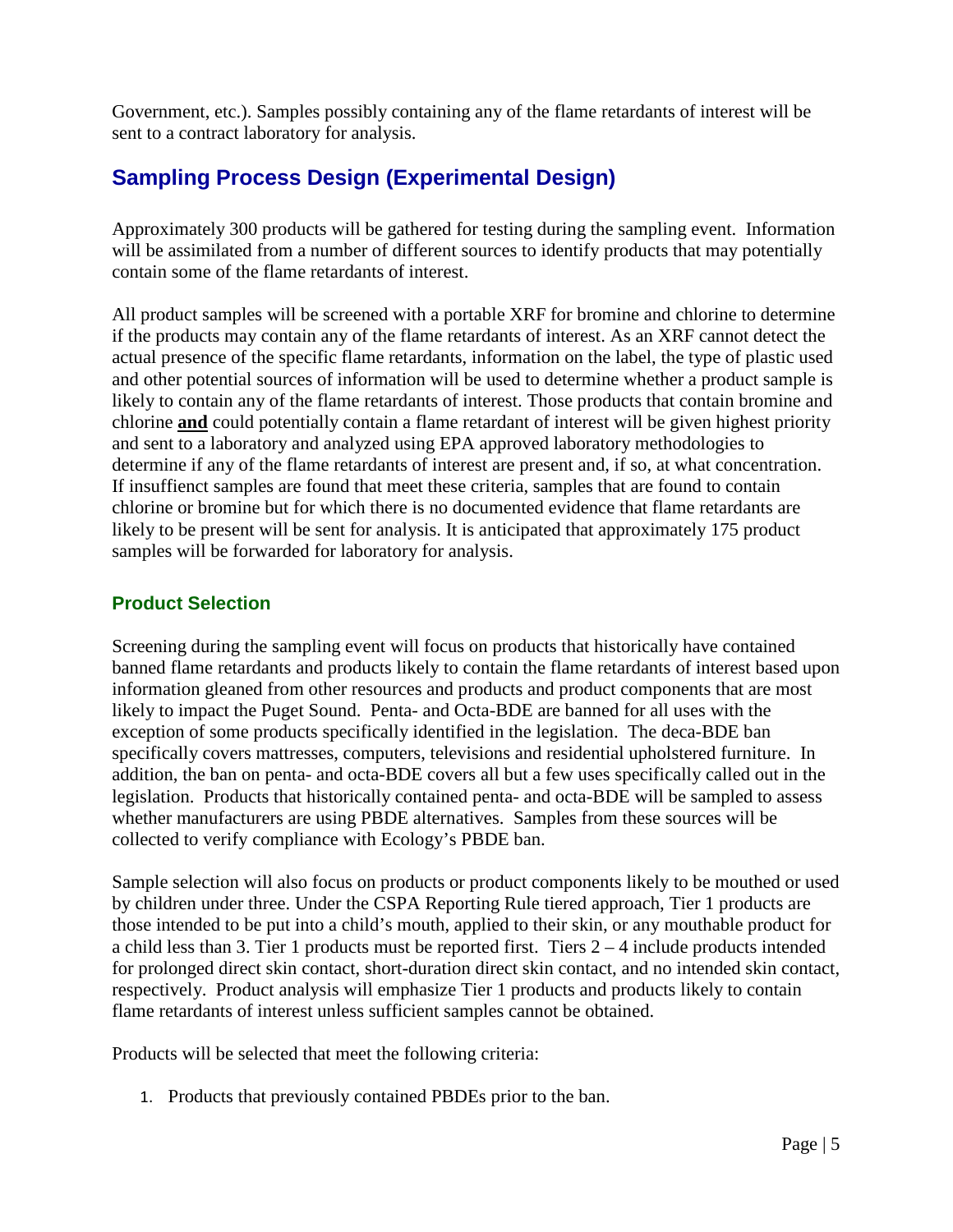- 2. Products that come in contact with children under 3 years old and are likely to contain flame retardants of interest.
- 3. Products that may be mouthed by children under 3 years old that may contain flame retardants.

Products will be selected based upon several sources including but not limited to:

- Ecology research such as the PBDE Chemical Action Plan and the deca-BDE Alternatives Assessment that identified products historically containing PBDEs.
- Peer-reviewed scientific articles that have tested products containing PBDEs or other flame retardants of interest found in childrens products. For example, the study of children's products conducted by Stapleton et al. (2011) and similar studies will be used to identify products of interest.
- Product databases and other information available on the internet that indicates the possible presence of flame retardants in products that meet the above criteria.

Products that will be considered for possible analysis include but are not limited to:

| <b>Products</b>        | <b>Justification</b>                          |
|------------------------|-----------------------------------------------|
| Electronic casings     | Historically used deca-BDE <sup>+</sup>       |
| Upholstered furniture  | Historically used deca-BDE <sup>+</sup>       |
| Foam cushions          | Historically used penta- $BDE^{++}$           |
| Foam baby products     | Historically used penta-BDE <sup>+++</sup>    |
| Car Seats              | Found to contain TCEP or TDCPP <sup>+++</sup> |
| <b>Nursing Pillows</b> | Found to contain TCEP or TDCPP <sup>+++</sup> |
| Sleep positioners      | Found to contain TCEP or TDCPP <sup>+++</sup> |
| Nursing pillows        | Found to contain TCEP or TDCPP <sup>+++</sup> |

+ See Ecology and DOH deca-BDE Alternatives Assessment for more details (Ecology, 2009) ++ See Ecology and DOH PBDE Chemical Action Plan for more details (Ecology, 2008) +++ See Stapleton et al (2011) for more details.

#### <span id="page-11-0"></span>**Product Screening**

Products will be screened using a portable XRF analyzer according to the following:

- Manufacturer's standard operating procedures (Niton, 2011).
- Ecology recommendations (Ecology, 2012b).
- Approved and validated methods such as ASTM method F 2617-08 *Standard Test Method for Identification and Quantification of Chromium, Bromide, Cadmium, Mercury, and Lead in Polymeric Material Using Energy Dispersive X-ray Spectrometry (ASTM, 2008)*.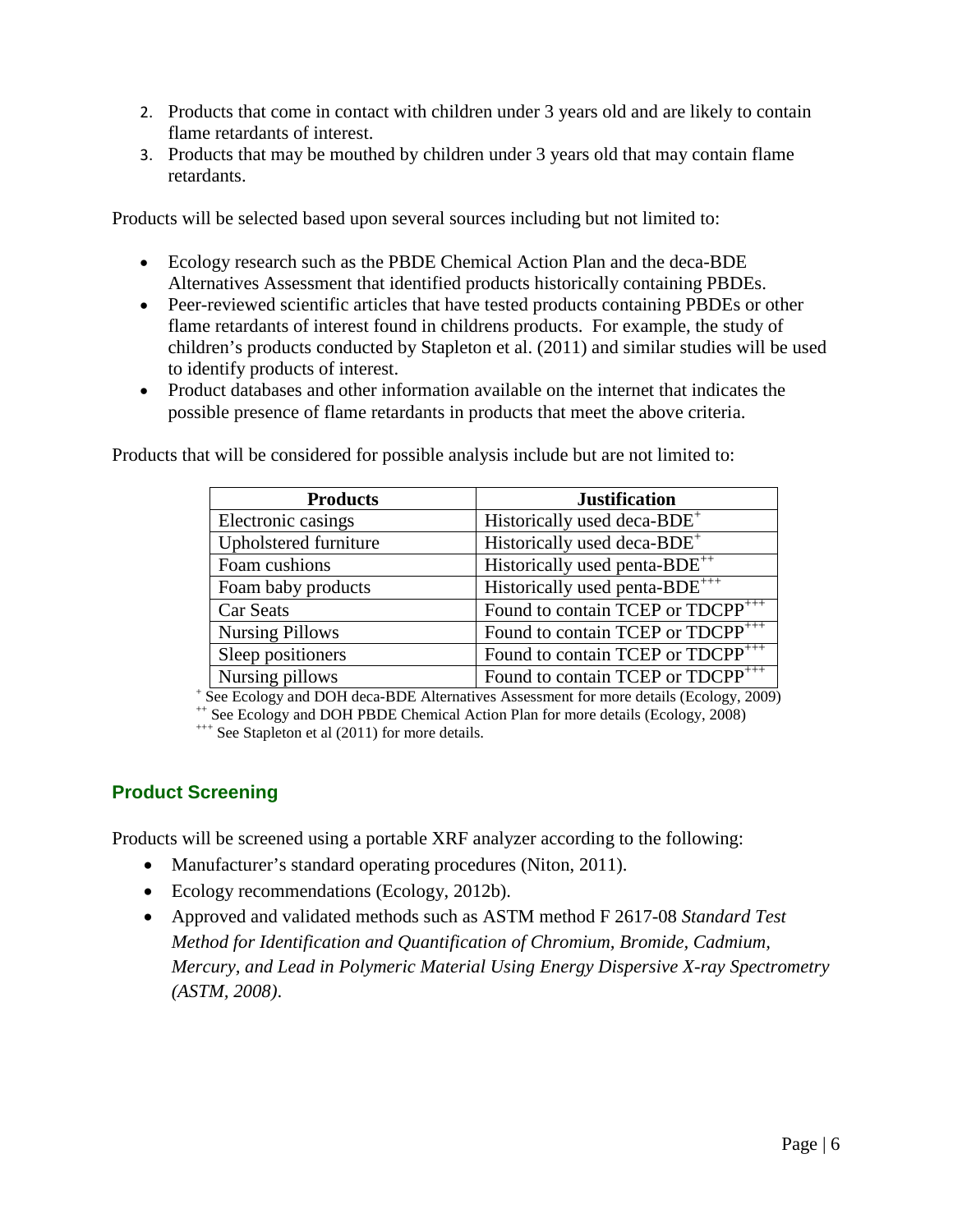#### <span id="page-12-0"></span>**Target Chemicals and Screening Criteria**

Target chemicals proposed for testing, and recommended practical quantitation limits (PQLs) for laboratory analysis of each, are shown in Table 1.

|  |  | Table 1. Analytes of Interest |
|--|--|-------------------------------|
|--|--|-------------------------------|

| <b>Analytes</b>                   | <b>CAS Number</b> | <b>POL</b><br>$(ppm^{+++})$ |
|-----------------------------------|-------------------|-----------------------------|
| <b>PBDEs</b>                      |                   |                             |
| Pentabromodiphenyl ether mix      | 32534-81-9        | $100^{+}$                   |
| Octabromodiphenyl ether mix       | 32536-52-0        | $100^{+}$                   |
| Decabromodiphenyl ether           | 1163-19-5         | $100^{+}$                   |
| Decabromodiphenyl ethane          | 84852-53-9        | $100^{+}$                   |
| <b>Chlorinated phosphates</b>     |                   |                             |
| <b>TCEP</b>                       | 115-96-8          | $100^{++}$                  |
| <b>TCPP</b>                       | 13674-84-5        | $100^{++}$                  |
| <b>TDCPP</b>                      | 13674-87-8        | $100^{++}$                  |
|                                   |                   |                             |
| <b>Non-haloginated phosphates</b> |                   |                             |
| <b>RDP</b>                        | 115-86-6          | $100^{++}$                  |
| <b>TPP</b>                        | 125997-21-9       | $100^{++}$                  |

+ The PQL for this study is set at 10% of the de minimis level of 1,000 ppm for compliance with the Washington ban on PBDE flame retardants (Ecology, 2008).

 $W$  as a surrogate retardant on PCL exists for these compounds; the PQL for PBDEs is used as a surrogate.

**+++** ppm = parts per million of flame retardant by weight.

Flame retardants are commonly used in products at percent levels (Stapleton et al., 2011), which is two orders of magnitude above the PQLs. Samples containing the highest levels of flame retardants of interest (based on screening results for bromine and chlorine and all other available information such as labels, product databases and other readily-available sources) will be sent to the laboratory for analysis. The exact number of samples will depend upon the availability of applicable products and budgetary constraints.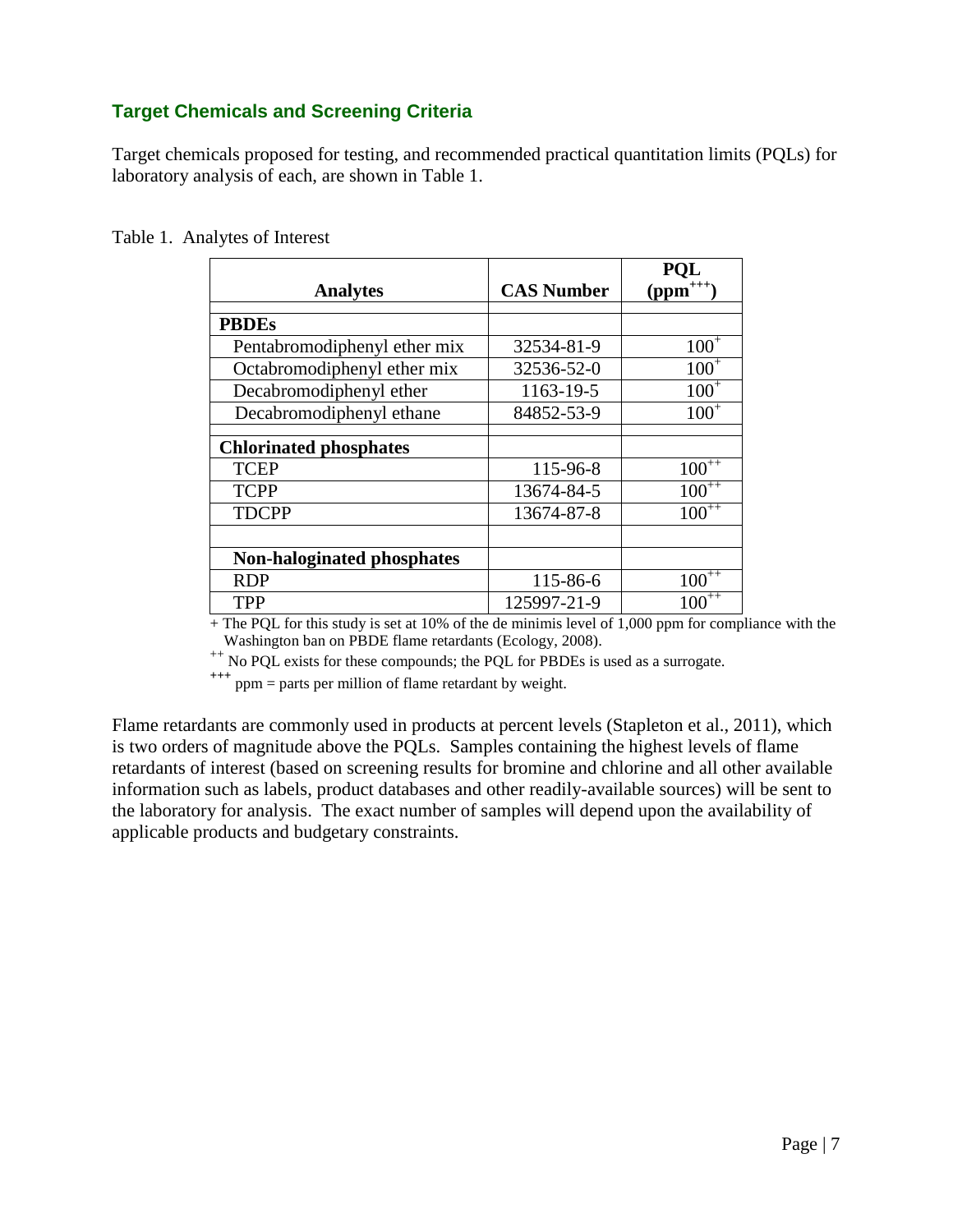## <span id="page-13-0"></span>**Organization and Schedule**

Table 2 lists the individuals involved in the project and Table 3 contains a schedule.

| Staff                                                    | Title                             | Responsibilities                                                                                                                                                                           |
|----------------------------------------------------------|-----------------------------------|--------------------------------------------------------------------------------------------------------------------------------------------------------------------------------------------|
| Joshua Grice, W2R<br>$(360)$ 407-6786                    | Client                            | Clarifies scopes of the project. Provides internal<br>review of the QAPP and approves final QAPP.                                                                                          |
| Alex Stone<br><b>HWTR-HQ Program</b><br>$(360)$ 407-6758 | Project<br>Manager                | Writes QAPP, oversees field sampling and<br>transportation of samples to laboratory. Conducts<br>QA review of data, analyzes and interprets data.<br>Writes draft report and final report. |
| Ken Zarker, HWTR-<br>HQ (360) 407-6698                   | Manager for<br>Project<br>Manager | Reviews project scope and budget, tracks progress,<br>reviews draft QAPP and approves final QAPP.                                                                                          |
| <b>Tom Gries</b><br>$(360)$ 407-6327                     | NEP OA<br>Coordinator             | Reviews draft QAPP and recommends approval<br>and reviews draft report.                                                                                                                    |
| William R. Kammin,<br>EAP (360) 407-6964                 | Ecology QA<br>Officer             | Reviews draft QAPP and approves final QAPP.                                                                                                                                                |
| Carol Kraege, W2R<br>$(360)$ 407-6906                    | Client                            | Reviews project scope and budget, tracks progress,<br>reviews the draft QAPP and approves final QAPP<br>and expenditure of funds for implementation of the<br>QAPP.                        |

Table 2. Organization of Project Staff and Responsibilities

HWTR-HQ: Hazardous Waste and Toxics Reduction Program-Headquarters. QAPP: Quality Assurance Project Plan. W2R: Waste 2 Resources.

Table 3. Proposed Schedule for Completing Field and Laboratory Work and Reports

| Field and laboratory work                 | Due date                     | Lead staff |  |
|-------------------------------------------|------------------------------|------------|--|
| Field work completed                      | September 2012<br>Alex Stone |            |  |
| Laboratory analyses completed             | December 2012                |            |  |
| Final report                              |                              |            |  |
| Author lead / Support staff<br>Alex Stone |                              |            |  |
| Schedule                                  |                              |            |  |
| Draft due to supervisor<br>February 2013  |                              |            |  |
| Draft due to client/peer reviewer         | April 2013                   |            |  |
| Final (all reviews done)                  | May 2013                     |            |  |
| Final report due on web                   | June 2013                    |            |  |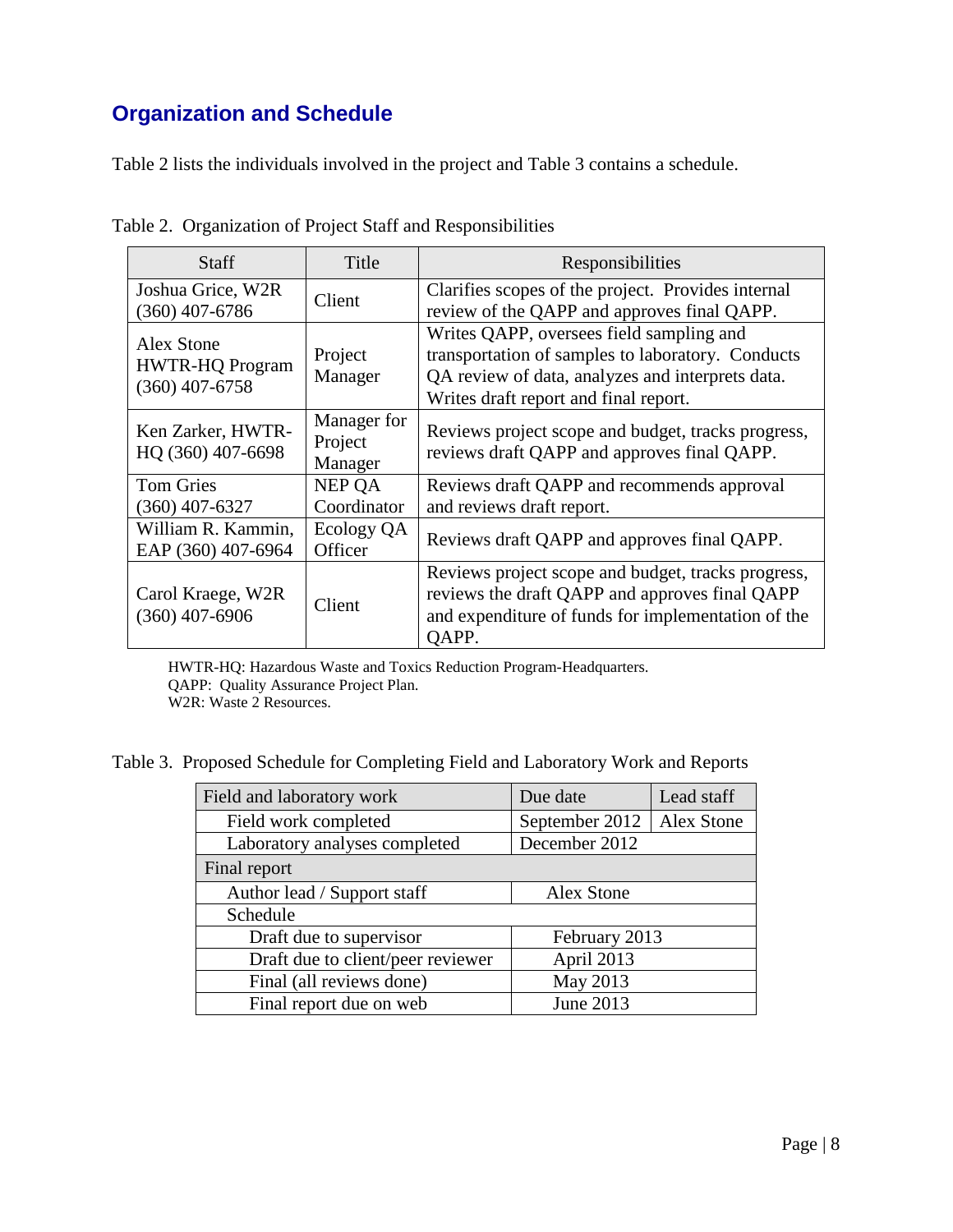### <span id="page-14-0"></span>**Sample Collection and Preparation**

Products will be obtained in person or through internet retailers by HWTR or W2R staff. In addition, products reserved from other Ecology sampling events (Ecology, 2012) will be evaluated to determine if they meet the requirements of this QAPP. Samples will be prepared using the standard operating procedure developed for this sampling event (Ecology, 2012a). A brief summary of this procedure is described below.

Upon collection, products will be removed from their original packaging using pre-cleaned stainless steel implements. Products will be separated into to three fractions. Fraction 1 will consist of the product packaging that will be retained for possible analysis under a separate QAPP. Fraction 2 will comprise the package contents or product in its entirety. Fraction 3 will consist of the container used to hold the product ingredients. If necessary, Fraction 3 may be further broken down into individual components. Items with different colors or base materials will be treated as components. Additionally, individual pieces of products intended to be disassembled will be treated as components.

For example, children's modeling clay might be purchased and tested. Toys like this come packaged in a combination of clear plastic and paper or cardboard. The modeling clay itself is inside a plastic container. For the purposes of this study, the toy would be separated into three fractions. The packaging would be the external plastic and paper or cardboard (fraction 1), the plastic container holding the modeling clay (fraction 3) and the modeling clay itself (fraction 2). Although modeling clay may not be tested for flame retardants, similar decisions may be necessary on a case-by-case basis depending upon the product and how it is packaged and presented.

Components targeted for testing will be removed with stainless steel tools (scissors, pliers, saws, etc.) for further testing. All tools will be cleaned following the sequence identified above. Some samples such as those consisting of hard plastic or other unique construction may be sent out for cryomilling to facilitate release of the chemicals of interest from the plastic matrix during extraction and sample preparation. Cryomilling refers to the process of reducing a sample to very small particle sizes by employing cryogenic temperatures and a mechanical mill. Milled samples will be screened by XRF in the stand. Cryomilling decisions will be made on a case-bycase basis. Non-plastic items such as foams, textiles and metals will be reduced in size using a file, drill, dremel tool or scissors. Scrapings will be further ground (if the material allows) by mortar and pestle. Sub-sampled materials (ground, cut or scraped) will be reanalyzed prior to laboratory testing. Ecology will identify a company who can cryomill these samples. Figure 1 presents a schematic of the screening and preparation procedure.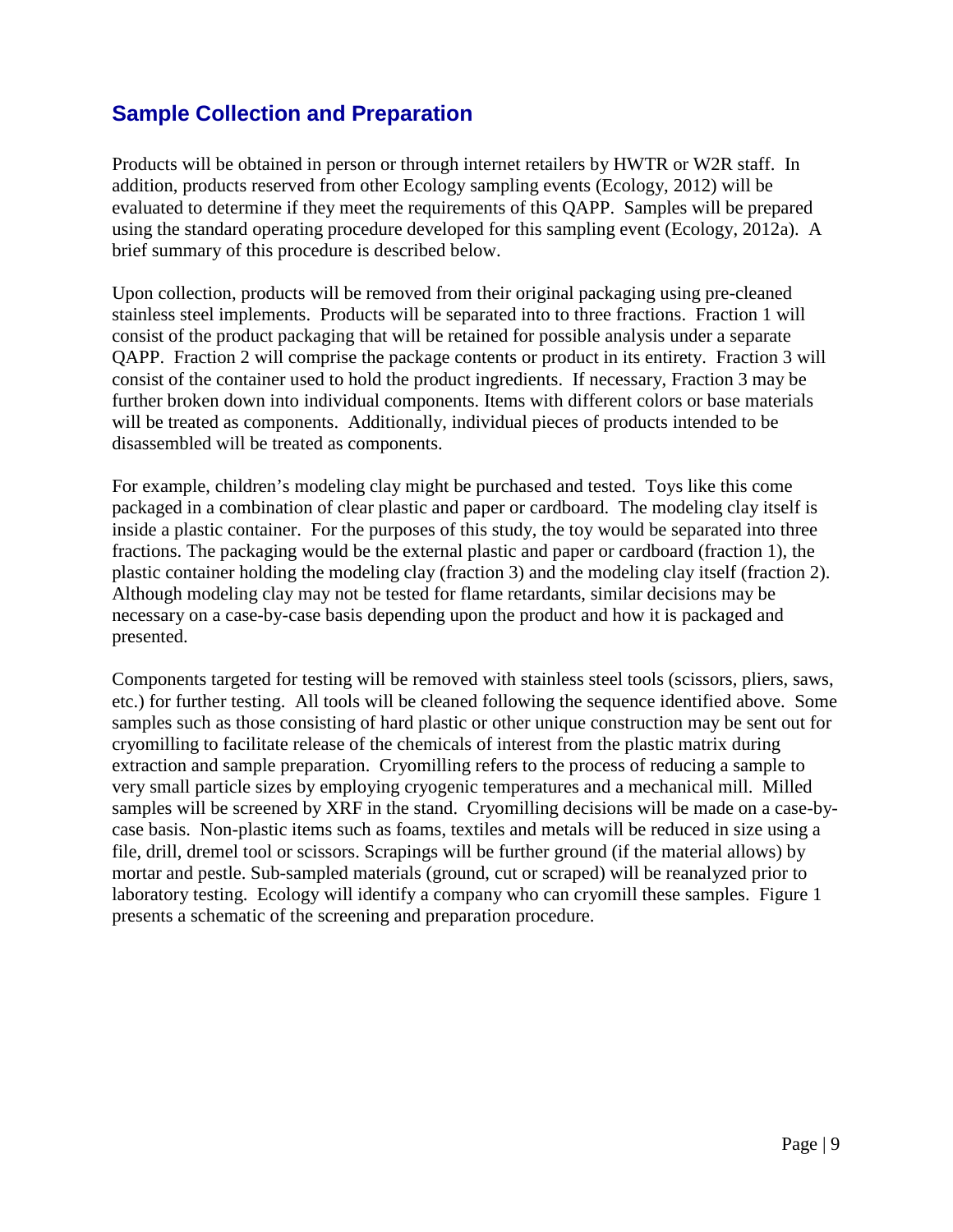Figure 1. Screening and Sample Preparation Schematic

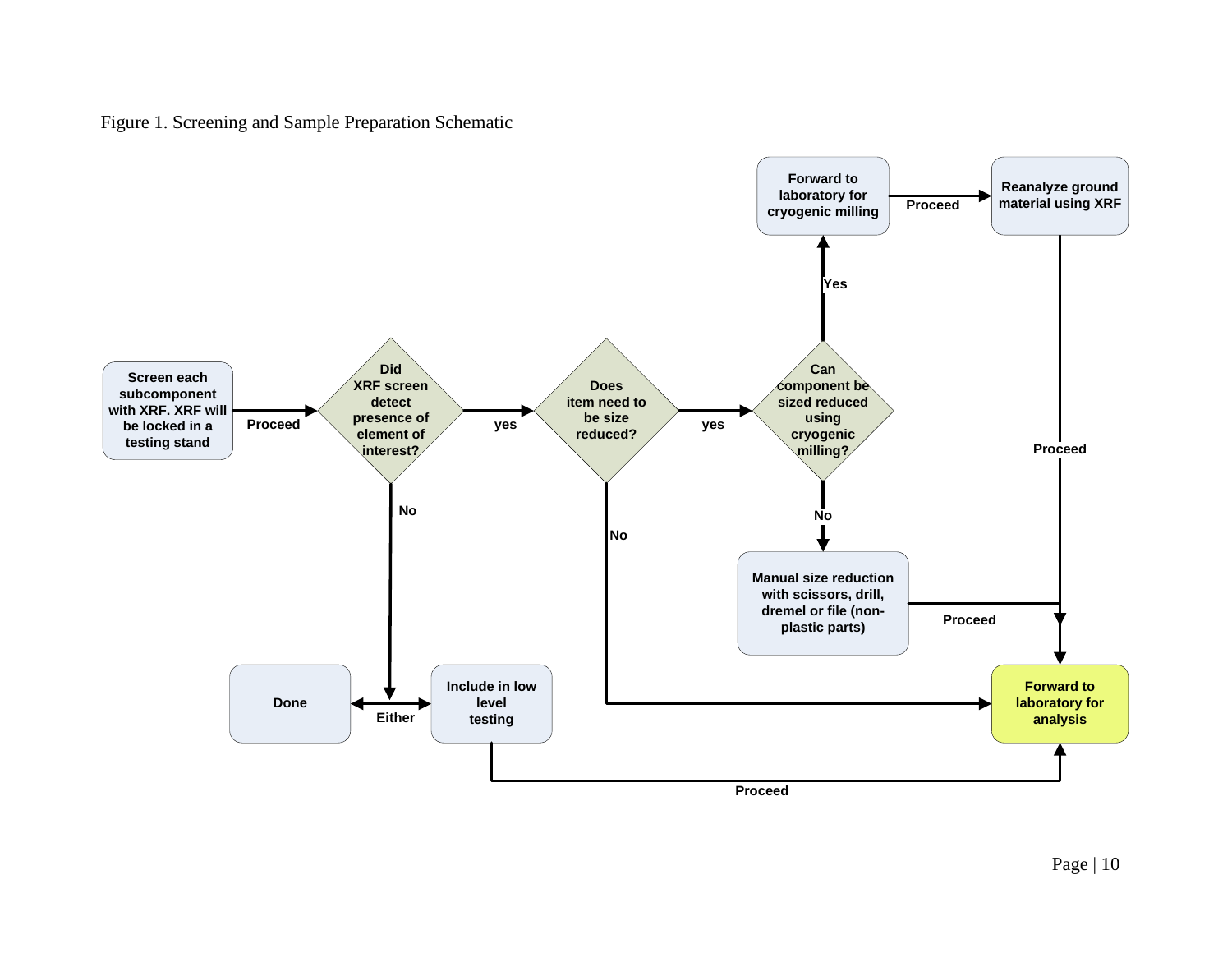Product samples will be sent to Ecology's Manchester Environmental Laboratory (MEL) or a contract laboratory for organic analysis. The procedure to be followed to identify a laborabory for sample analysis is as follows:

- 1. Manchester will be approached first to run the samples.
- 2. If Manchester declines, laboratories under general contract to Washington State to provide analytical support (State Contract  $1807<sup>2</sup>$  $1807<sup>2</sup>$  $1807<sup>2</sup>$ ) will be approached.
- 3. If no general contract laboratory can conduct the analyses for any reason (not accredited, sample preparation concerns, etc.), the Project Manager will solicit qualified and accredited laboratories to provide analytical services using established Ecology contracting procedures. The Project Manager will be responsible for the review and evaluation of all potential contract laboratories to guarantee the laboratory meets the requirements of this Plan.

Photos and descriptive notes on each product screened such as approximate thickness, surface roughness, material makeup, etc. will be recorded. Other information such as the type of advertisement used to sell the product, where in the store the product was located, etc. may be collected for the purpose of CSPA compliance.

All field and laboratory staff handling the items will wear powder free nitrile gloves. Stainless steel tools used to deconstruct the product or remove it from its products along with the mortar and pestle will be cleaned by the following sequence: hot water scrub with liquinox soap, 10% nitric acid rinse and three rinses with deionized water.

## <span id="page-16-0"></span>**Analytical Procedures**

#### **XRF Analysis**

Individual product components will be screened at Ecology using a Niton XL3t portable XRF analyzer (Figure 2) following standard operating procedures created by the manufacturer (Niton, 2011) and ASTM method F 2617-08 *Standard Test Method for Identification and Quantification of Chromium, Bromide, Cadmium, Mercury, and Lead in Polymeric Material Using Energy Dispersive X-ray Spectrometry*. In addition, EPA has published Method 6200, *Field Portable X-Ray* 



Figure 2. Niton Portable XRF

*Fluorescence Spectrometry for the Determination of Elemental Concentrations in Soil and Sediment* (EPA, 2007). Although Method 6200 is for soils and sediments, it does demonstrate

<span id="page-16-1"></span><sup>&</sup>lt;sup>2</sup> Washington State Contract 1807 for Analytical Laboratory Services can be found at: [https://fortress.wa.gov/ga/apps/ContractSearch/ContractSummary.aspx?c=01807.](https://fortress.wa.gov/ga/apps/ContractSearch/ContractSummary.aspx?c=01807)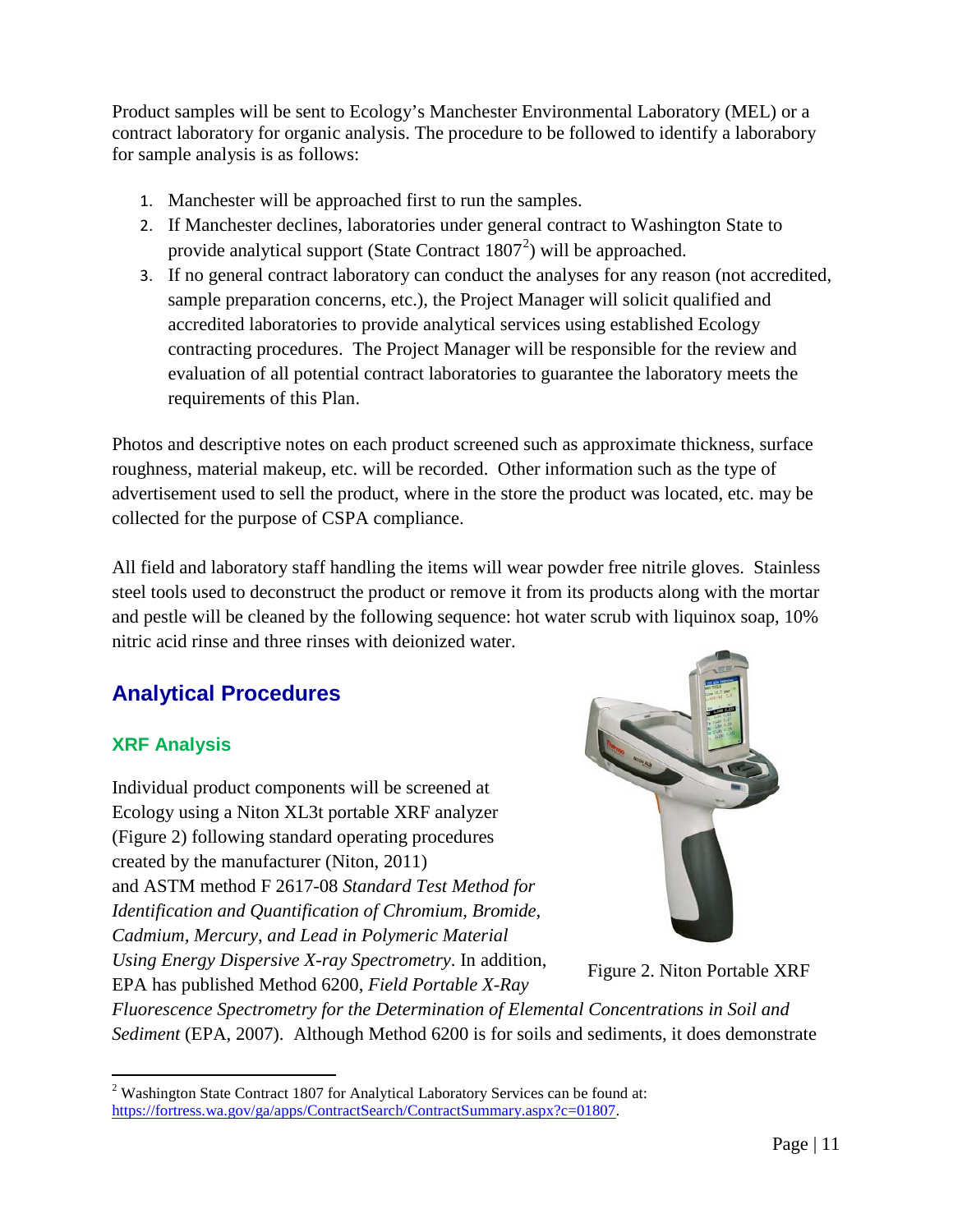that the XRF can also be used for non-polymeric materials which is in agreement with the manufacturer's specifications (Niton, 2011). No testing will be done in the field.

For the initial screening, a reading will be taken for at least 30 seconds on a smooth (or near smooth) area of the packaging large enough to cover the spectrometer's window and at least 2 mm thick. If the item is less than 2 mm thick, it may be folded on to itself until 2 mm depth has been reached (care will be taken to trap minimal air in between folds).

If the screening measurement violates screening criteria, a second longer measurement will be taken (up to 120 seconds). Both measurements will be taken using the appropriate XRF software package (based on sample material). Limits of Quantification (LOQs) as identified by the manufacturer are shown in Table 4. After XRF analyses are completed, samples will be placed in pre-cleaned I-Chem jars and forwarded to the appropriate laboratory for testing.

| <b>Element</b>            | <b>Expected Range of</b><br><b>Results (ppm)</b>                        | $\text{LOQ (ppm)}^+$ |
|---------------------------|-------------------------------------------------------------------------|----------------------|
| Chlorine                  | $<$ LOQ - 300                                                           | 15                   |
| <b>Bromine</b>            | $<$ LOO - 300                                                           | 15                   |
| $ppm =$ parts per million |                                                                         |                      |
|                           | $LOQ = Limit of Quantification$                                         |                      |
|                           | $^+$ Dolvethylang blank, $\Omega$ mm aparture 120 second total analysis |                      |

Table 4. Niton Portable XRF LOQs and Expected Range of Results

Polyethylene blank, 8 mm aperture, 120 second total analysis time

All samples screened will be assigned a unique identifier and results from the XRF will be transferred to Microsoft Excel spreadsheets.

#### **Laboratory**

Standard methods will be used to measure extractable concentrations of flame retardant compounds. These methods, along with estimated reporting lmit (RLs), are listed in Table 5. At a minimum, sample extraction shall consist of EPA Solid-Waste 846 Method 3540 (EPA, 1996).

Extracts will be analyzed using a gas chromatograph/mass spectrograph (GC/MS) using Solid Waste-846 method 8270 (EPA, 1996).

|  |  |  | Table 5. Laboratory Methods and Reporting Limits |  |
|--|--|--|--------------------------------------------------|--|
|--|--|--|--------------------------------------------------|--|

| Analyte                    | <b>Digestion</b><br><b>Method</b> | <b>Instrumentation</b> | <b>Method</b>   | $\mathbf{RL}^{++}$<br>$(ppm)^{+++}$ |
|----------------------------|-----------------------------------|------------------------|-----------------|-------------------------------------|
| <b>PBDEs</b>               | 3540                              | $GC/MS^+$              | <b>EPA 8270</b> | 10.0                                |
| Decabromodiphenyl ethane   | 3540                              | $GC/MS^+$              | EPA 8270        | 10.0                                |
| Chlorinated phosphates     | 3540                              | $GC/MS^+$              | <b>EPA 8270</b> | 50.0                                |
| Non-halogenated phosphates | 3540                              | $GC/MS^+$              | <b>EPA 8270</b> | 30.0                                |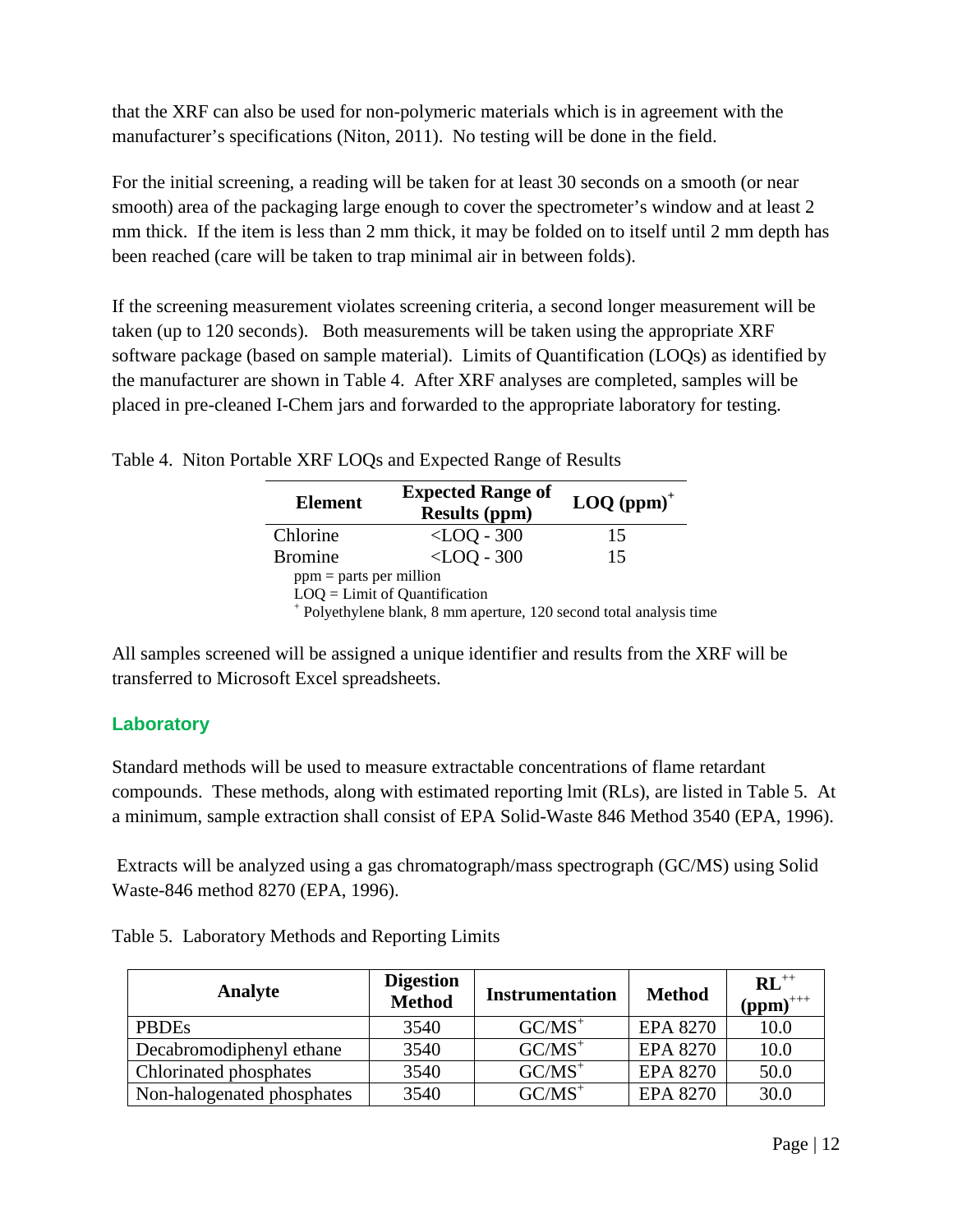$+$ GC/MS = Gas chromatography/mass spectroscopy

 $H + RL$  = Reporting Limit<br> $H + H$ <sub>ppm</sub> = parts per million of analyte in sample by weight

### <span id="page-18-0"></span>**Budget**

The project budget is included in Table 6.

Table 6. Project Budget

|                    | # of Samples | Cost per sample | <b>Total</b> |
|--------------------|--------------|-----------------|--------------|
| Products purchased | 300          | \$30.00         | \$9,000.00   |
| Flame retardants   | 175          | \$1,000.00      | \$175,000.00 |
| <b>Total</b>       |              |                 | \$184,000.00 |

### <span id="page-18-1"></span>**Quality Objectives**

Quality objectives for this project are to obtain data of sufficient quality so that the amount of flame retardant compounds in a representative subsample of general consumer and children's products can be determined. These objectives will be achieved through careful attention to the sampling, sample processing, measurement, and quality control (QC) procedures described in this plan.

#### <span id="page-18-2"></span>**Measurement Quality Objectives**

An XRF reading will be taken on standards provided by the manufacturer at a 5% frequency (one every 20 samples). Measurement quality objectives (MQOs) are based upon the results of a previous Ecology study on the use of XRF as a screening tool (Ecology, 2012b). The XRF analysis will be performed per the manufacturer's specification (Niton, 2011). Plastic and metal standards are provided by the manufacturer to meet exact specifications and will be used to test whether the XRF is operating to manufacturer's standards. XRF results will be compared with these standard results to verify validity of testing results.

Performance of the portable XRF has been determined in a previous EAP report (Ecology, 2012), which demonstrated that the XRF can be used effectively as a screening tool, particularly for metals. The conclusions from the report will be implemented in this work where possible and, as recommended in this study, all screening will be done using a stand to minimize error.

MQOs for analysis of elements and flame retardant compounds are shown in Tables 6 and 7, respectively. For the XRF analyses, these criteria are required during screening analyses conducted by Ecology staff. For the laboratory analyses, it is expected that MEL and contract laboratories will meet these criteria. MQOs falling outside of the acceptance limits will be reviewed by the Project Manager for their usability.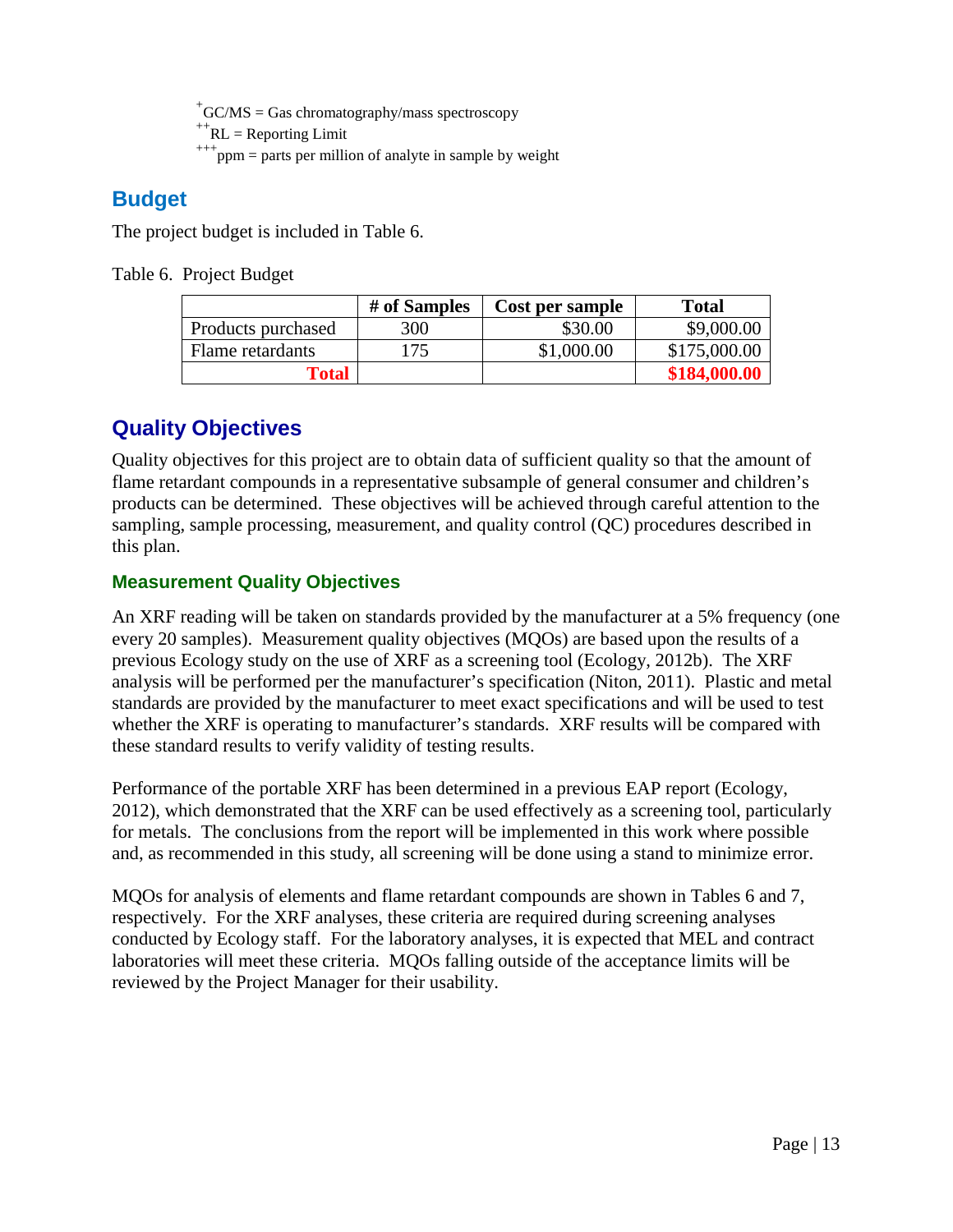#### Table 7. MQOs for XRF Analyses

| Manufacturer's<br>standards<br>(ppm) | $D$ uplicates <sup>+</sup><br>$(RPD)$ <sup>++</sup> | <b>Blanks</b><br>$(ppm)$ <sup>+++</sup> |
|--------------------------------------|-----------------------------------------------------|-----------------------------------------|
| ± 25%                                | ± 25%                                               | : 1.0                                   |
|                                      |                                                     |                                         |

+ Chlorine was not a target compound in the Ecology study (Ecology, 2012b). Similar MQOs, however, are established for chlorine based upon the bromine results.

|  | Table 8. MQOs for Laboratory Analyses |  |  |
|--|---------------------------------------|--|--|
|--|---------------------------------------|--|--|

| Analyte         | Laboratory<br><b>Control Samples</b><br>(recovery) | Matrix <sup>+</sup><br><b>Spikes</b><br>(recovery) | Duplicates <sup>+</sup><br>$(RPD)$ <sup>++</sup> | <b>Method</b><br><b>Blanks</b><br>$(ppm)$ <sup>+++</sup> | <b>Surrogate</b><br><b>Recovery</b><br>(recovery) |
|-----------------|----------------------------------------------------|----------------------------------------------------|--------------------------------------------------|----------------------------------------------------------|---------------------------------------------------|
| <b>PBDEs</b>    | $85 - 115%$                                        | 40-140%                                            | $\pm 25\%$                                       | < 1.0                                                    | 30-150%                                           |
| <b>PBDPE</b>    | $85 - 115%$                                        | 40-140%                                            | $\pm 25\%$                                       | < 1.0                                                    | 30-150%                                           |
| Chlorinated     | $85 - 115\%$                                       | 40-140%                                            | ± 25%                                            | < 1.0                                                    | 30-150%                                           |
| phosphates      |                                                    |                                                    |                                                  |                                                          |                                                   |
| Non-halogenated | $85 - 115%$                                        | 40-140%                                            | ± 25%                                            | < 30.0                                                   | 30-150%                                           |
| phosphates      |                                                    |                                                    |                                                  |                                                          |                                                   |

**<sup>+</sup>**Matrix spike duplicates and split duplicates

<sup>++</sup>RPD = Relative Percent Difference<br><sup>+++</sup>ppm = parts per million

### <span id="page-19-0"></span>**Quality Control Procedures**

#### <span id="page-19-1"></span>**Screening**

No sampling will be conducted in the field. All samples will be purchased and brought back to Ecology for screening; therefore, no field quality control procedures are anticipated for this project. Real-time results will be compared to MQOs through the use of standards, duplicates and blanks as identified in Table 7. Any corrective actions to account for problems such as instrument drift will be documented in the final report. If warranted, these issues will be noted and corrective actions taken such as recalibration and re-running of samples.

#### <span id="page-19-2"></span>**Laboratory**

Table 9 displays the laboratory QC tests planned for flame retardant analysis. Laboratory QC tests will consist of laboratory control samples, matrix spikes, matrix spike duplicates, laboratory duplicates, and method blanks. Final flame retardant results will be corrected for surrogate recovery. The laboratory will test one methanol blank in addition addition to the method blank per batch of 20 samples processed.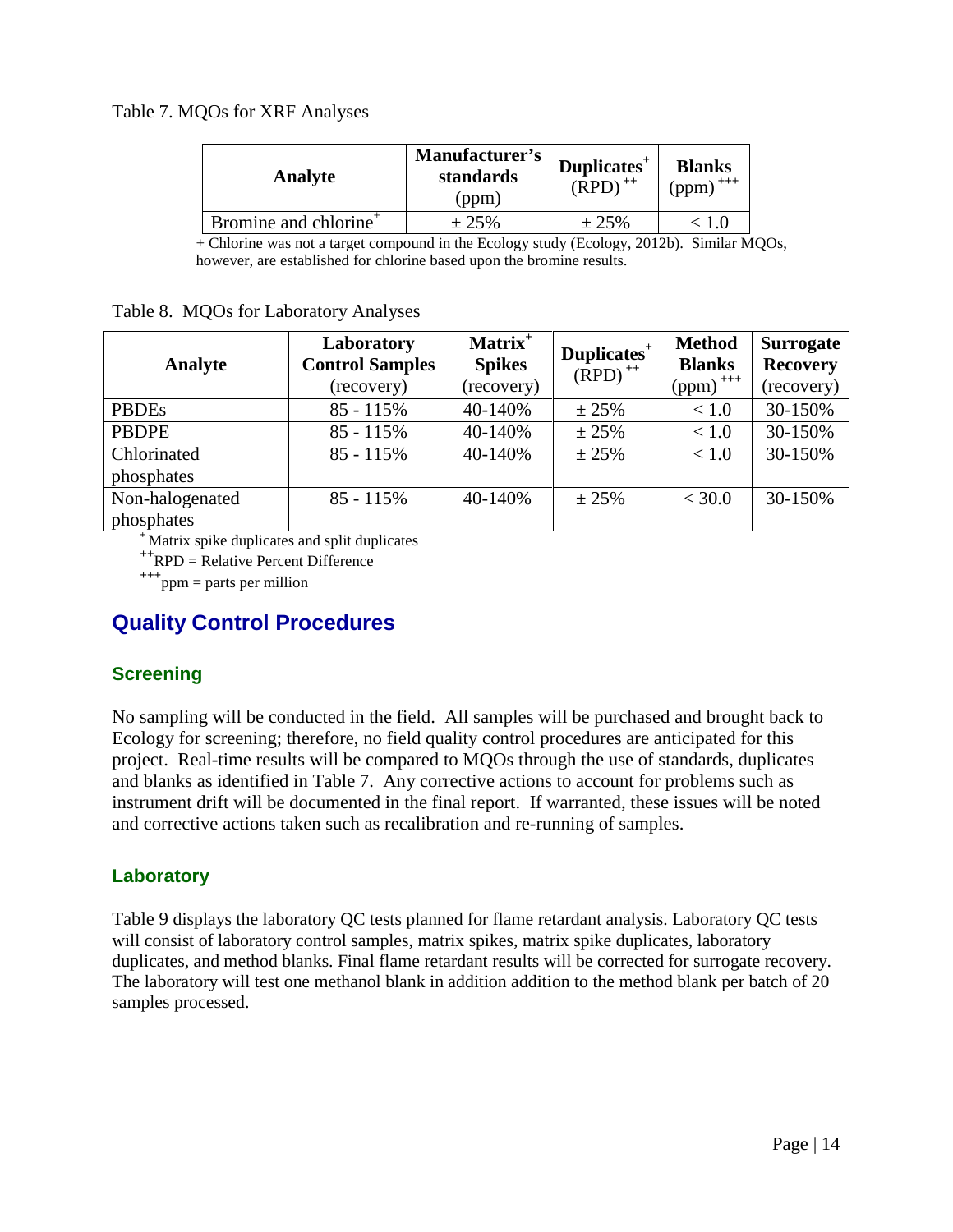| LCS     | Matrix       | Matrix spike | Laboratory        | Method        | Surrogate    |
|---------|--------------|--------------|-------------------|---------------|--------------|
|         | <b>Spkes</b> | Duplicates   | <b>Duplicates</b> | <b>Blanks</b> | Recover      |
| l/batch | /batch       | l/batch      | l/batch           | l/batch       | Every sample |
| $   -$  |              |              |                   |               |              |

Table 9. Quality Control Tests

LCS: Laboratory Control Sample

Batch: maximum of 20 samples

#### <span id="page-20-0"></span>**Data Management Procedures**

XRF data from the screening portion of the project will be transferred to Microsoft Excel spreadsheets and managed by the Project Manager. All data will be stored on the Reducting Toxics Threat Sharepoint site, which is copied to storage every night to maintain data in case of hardware or other unexpected problems. In addition, a database is under development that will be used to store the raw analysis data. This database will also be stored on an Ecology server and backed up daily for data protection.

Data packages from MEL and any contract lab will include case narratives discussing any problems encountered with the analyses, corrective actions taken, changes to the referenced method, and an explanation of data qualifiers. The narrative will also address condition of the samples on receipt, sample preparation, methods of analysis, instrument calibration, recovery data, and results on QC samples. This information is needed to evaluate the accuracy of the data and to determine whether the MQOs were met.

#### <span id="page-20-1"></span>**Data Verification**

The Project Manager will review the data packages from the contract laboratory. Data packages will include Tier III deliverables such as calibration reports, chromatograms, and spectra benchsheets. This review will verify that (1) methods and protocols specified in this project plan were followed, (2) all calibrations, QC checks, and intermediate calculations were performed for all samples, and (3) that the data are consistent, correct, and complete, with no errors or omissions. Evaluation criteria will include the acceptability of procedural blanks, calibration, matrix spike recoveries, labeled compound and internal standard recoveries, ion abundance ratios, duplicates, laboratory control samples, and appropriateness of data qualifiers assigned.

The Project Manager will provide case narratives describing any problems encountered with the analysis, corrective actions taken, deviations from the referenced method, and an explanation of data qualifiers. The narrative should address condition of the samples upon receipt, sample preparation, methods of analysis, instrument calibration, recovery data, and results of quality control samples. This information is needed to evaluate the accuracy of the data and to determine whether the MQOs were met.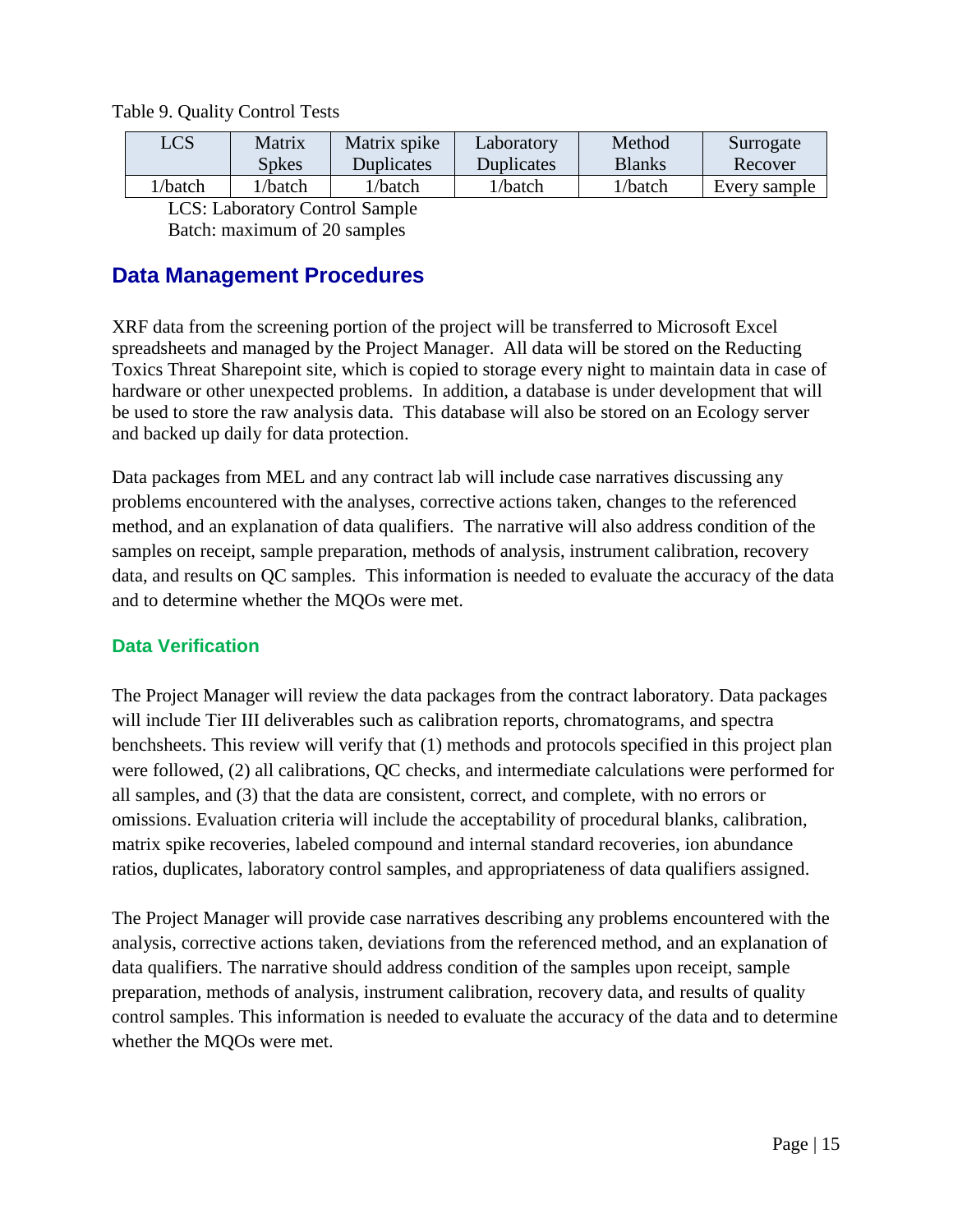#### <span id="page-21-0"></span>**Data Quality (Usability) Assessment**

The project manager will assess the quality of the data based on case narratives and data packages. Laboratory QC tests will be examined to determine if the contract laboratory met MQOs for method blanks, LCS, duplicate, and matrix spike samples. Reporting limits will be examined to ensure that the contract-defined reporting limit was met. Data will either be accepted, accepted with additional qualification, or rejected and re-analysis considered. Data quality and usability will be discussed in the final report. Data will be evaluated for false negatives or positives for any inpact they may have upon the results of the study. This includes possible impacts on enforcement or any other use of the data.

#### <span id="page-21-1"></span>**Audits**

MEL and any contracted laboratory will obtain accreditation by the State of Washington for analysis of the target flame retardants by Method 8270. As part of the accreditation process, the State of Washington will perform on-site audits of the laboratory's staff, facilities, and analytical capabilities. The laboratory's quality system, test methods, records, and reports will also be evaluated as part of the accreditation process. The laboratory selected for analysis must participate in performance and system audits of their routine procedures. Results of these audits must be made available on request.

#### <span id="page-21-2"></span>**Report**

A final report detailing the findings of the study will be completed. The final report will include:

- Categorical descriptions of the products screened with the XRF (some information such as brands, product names, etc. will not be included).
- Any deviations from the QAPP in terms of sample preparation, QA/QC requirements, etc.
- Comparison of laboratory results with XRF screenings, where applicable.
- Assessment of product test results from general consumer and children's products for flame retardants.
- Determination of what levels of specific flame retardants are found in general consumer and children's products.
- Data on specific products and product components and whether the levels of PBDEs found violate Washington State legislation.
- Data on specific products and product components and whether the levels of flame retardants found would require reporting as dictated by the CSPA legislation.Appendices that include final SOP and tables showing results of screening and laboratory analyses.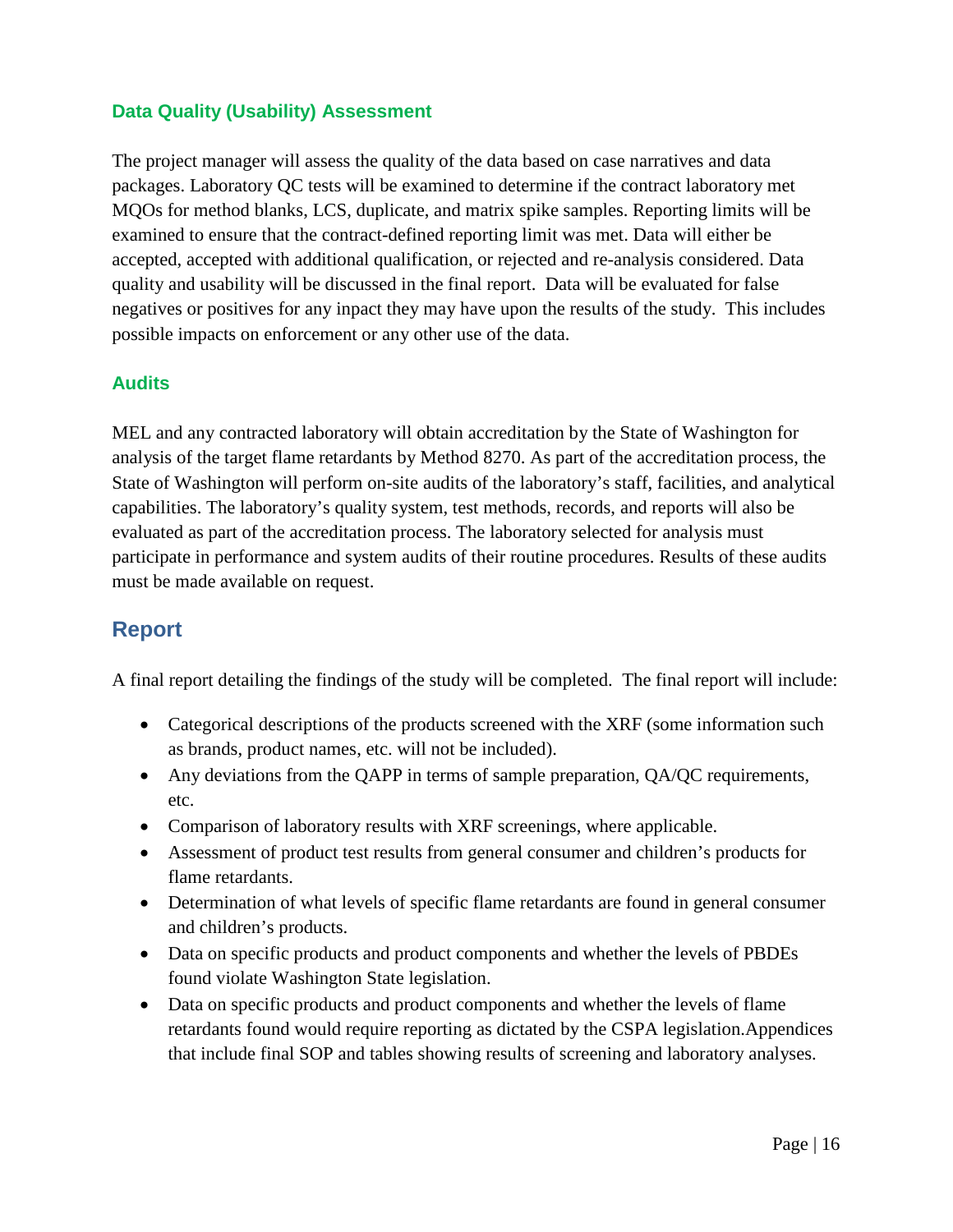### <span id="page-22-0"></span>**References**

Allen, Joseph G., Michael D. McClean, Heather M. Stapleton and Thomas F. Webster, 2008. *Linking PBDEs in House Dust to Consumer Products using X-ray Fluorescence,* **Environ. Sci. Technol.**, 42, pages 4222-4228.

American Society for Testing and Materials (ASTM), 2008. F 2617-08 Standard Test Method for Identification and Quantification of Chromium, Bromide, Cadmium, Mercury, and Lead in Polymeric Material Using Energy Dispersive X-Ray Spectrometry.

California Environmental Protection Agency (Cal EPA), 2011. A chemical listed effective October 28, 2011 as known to the state of California to cause cancer TRIS (1,3-dichloro-2 propyl) Phosphate (TDCPP) (Cas No. 13674-87-8), available at: [http://oehha.ca.gov/prop65/prop65\\_list/102811list.html,](http://oehha.ca.gov/prop65/prop65_list/102811list.html) accessed 4/2012.

Washington Department of Health (DOH), 2010. *Rationale for Reporting List of Chemicals of High Concern to Children Prepared by the Washington State Department of Health for the Children's Safe Product Act-Deca-BDE*, available at: [http://www.ecy.wa.gov/programs/swfa/cspa/pdf/1163195.pdf,](http://www.ecy.wa.gov/programs/swfa/cspa/pdf/1163195.pdf) accessed 04/2012.

Washington Department of Ecology (Ecology), 2006, Washington State Polybrominated Diphenyl Ether (PBDE) Chemical Action Plan: Final Plan, Ecology Publication No. 05-07-048, available at: [http://www.ecy.wa.gov/pubs/0507048.pdf,](http://www.ecy.wa.gov/pubs/0507048.pdf) accessed 4/2012.

Ecology, 2008. Guidance Regarding Implmentation of Chapter 70.76 RCW, available at: [http://www.ecy.wa.gov/programs/swfa/pbt/docs/DeMinimusPBDEGuidance.pdf,](http://www.ecy.wa.gov/programs/swfa/pbt/docs/DeMinimusPBDEGuidance.pdf) accessed 5/2012.

Ecology, 2009. Alternatives to Deca-BDE in Televisions and Computers and Residential Upholstered Furniture, Publication No. 09-07-041, available at: [http://www.ecy.wa.gov/biblio/0907041.html,](http://www.ecy.wa.gov/biblio/0907041.html) accessed 4/2012.

Ecology, 2011a. Chapter 173-334 WAC, Children's Safe Product Reporting Rule, available at: [http://www.ecy.wa.gov/biblio/wac173334.html,](http://www.ecy.wa.gov/biblio/wac173334.html) accessed 4/2012.

Ecology, 20011b. The Reporting List of Chemicals of High Concern to Children (CHCC) website, available at: [http://www.ecy.wa.gov/programs/swfa/cspa/chcc.html,](http://www.ecy.wa.gov/programs/swfa/cspa/chcc.html) accessed 3/2012.

Ecology, 2011c. Washington State Department of Ecology. Control of Toxic Chemicals in Puget Sound Assessment of Selected Toxic Chemicals in the Puget Sound Basin, 2007-2011. Available at: [http://www.ecy.wa.gov/biblio/1103055.html,](http://www.ecy.wa.gov/biblio/1103055.html) accessed 4/19/2012.

Ecology 2011d. Control of Toxic Chemicals in Puget Sound: Assessment of Selected Toxic Chemicals in the Puget Sound Basin, 2007-2011. Accessed 1/26/12. <http://www.ecy.wa.gov/biblio/1103055.html>

Ecology, 2012a. Product Sampling Procedure, under development.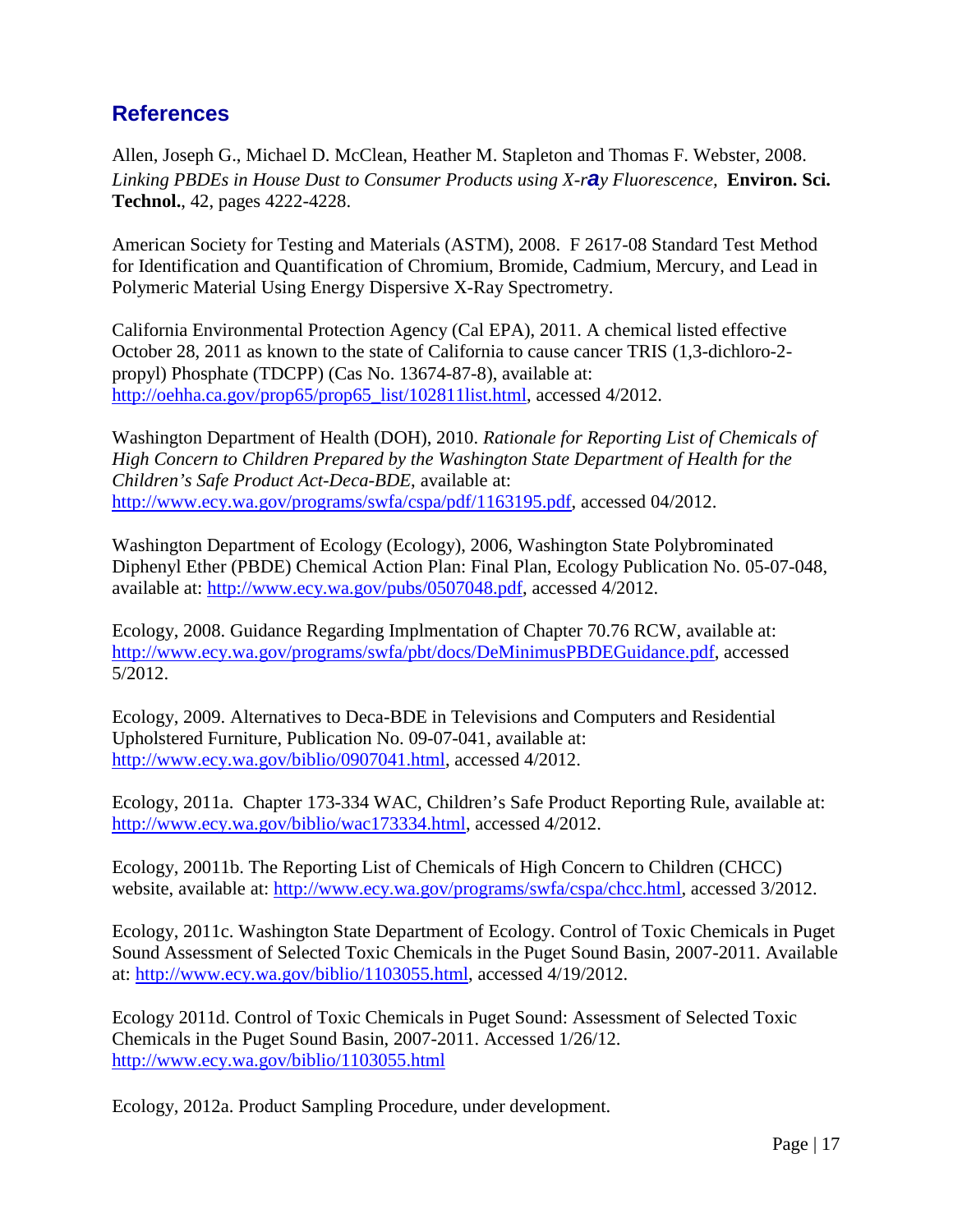Ecology, 2012b. Evaluation of XRF as a Screening Tool for Metals and PBDEs in Children's Products and Consumer Goods, Publication No. 12-03-009, available at: [https://fortress.wa.gov/ecy/publications/SummaryPages/1203009.html,](https://fortress.wa.gov/ecy/publications/SummaryPages/1203009.html) accessed 7/2012.

Environment Canada (EC), 2009. Screening Assessment for the Challenge, Ethanol, 2-chloro-, phosphate (3,1) (Tris (2-chloroethyl) phosphate [TCEP]), available at: [http://www.ec.gc.ca/substances/ese/eng/challenge/batch5/batch5\\_115-96-8\\_en.pdf,](http://www.ec.gc.ca/substances/ese/eng/challenge/batch5/batch5_115-96-8_en.pdf) accessed 4/2012.

Environmental Protection Agency (EPA), 1996. Test Methods for Evaluating Solid Waste, Physical/Chemical Methods (aka SW-846) Method 8270B Semi-Volatile Organic Compounds by Gas Chromatography/Mass Spectrometry (GC/MS), available at: [http://www.epa.gov/epawaste/hazard/testmethods/sw846/pdfs/8270d.pdf,](http://www.epa.gov/epawaste/hazard/testmethods/sw846/pdfs/8270d.pdf) accessed 04/2012.

EPA, 2007 . Test Methods for Evaluating Solid Waste, Physical/Chemical Methods (aka SW-846) Method 6200, Field Portable X-Ray Fluorescence Spectometry for the Determination of Elemental Concentrations in Soil and Sediment, available at: [http://www.epa.gov/epawaste/hazard/testmethods/sw846/pdfs/6200.pdf,](http://www.epa.gov/epawaste/hazard/testmethods/sw846/pdfs/6200.pdf) accessed 8/2012.

EPA, 2010. DecaBDE Phase-out Initiative webpage, available at: [http://www.epa.gov/oppt/existingchemicals/pubs/actionplans/deccadbe.html,](http://www.epa.gov/oppt/existingchemicals/pubs/actionplans/deccadbe.html) accessed 4/2012.

European Union (EU), 2009. Risk Assessment Report for Tris (2-chloroethyl) phosphate, TCEP, available at: [http://esis.jrc.ec.europa.eu/doc/risk\\_assessment/REPORT/tcepreport068.pdf,](http://esis.jrc.ec.europa.eu/doc/risk_assessment/REPORT/tcepreport068.pdf) accessed 4/2012.

Kim, J. W., T. Isobe, K. H. Chang, A. Amano, R. H. Maneja, P. B. Zamora, F. P. Siringan, & S. Tanabe , 2011. *Levels and distribution of organophosphorus flame retardants and plasticizers in fishes from Manila Bay, the Philippines*, **Environ Pollut** 159, pages 3653-3659.

Kuehl D. W. & R. Haebler, 1995. *Organochlorine, organobromine, metal, and selenium residues in bottlenose dolphins (Tursiops truncatus) collected during an unusual mortality event in the Gulf of Mexico, 1990*, **Arch Environ Contam Toxicol**, 28, pages 494-499.

Loraine G. A. & M. E. Pettigrove, 2006. *Seasonal variations in concentrations of pharmaceuticals and personal care products in drinking water and reclaimed wastewater in southern California*. **Environ Sci Technol**, 40, pages 687-695.

Marklund, Anneli, 2005. Levels and Sources of Organophosphorus Flame Retardants and Plasticizers in Indoor and Outdoor Environments, Umea University, Department of Chemistry, 69 pages.

National Industrial Chemicals Noticiation and Assessment Scheme (NICNAS), 2001. Triphosphates Prioirty Existing Chemical Assessment Report No. 17, Commonwealth of Australia, available at: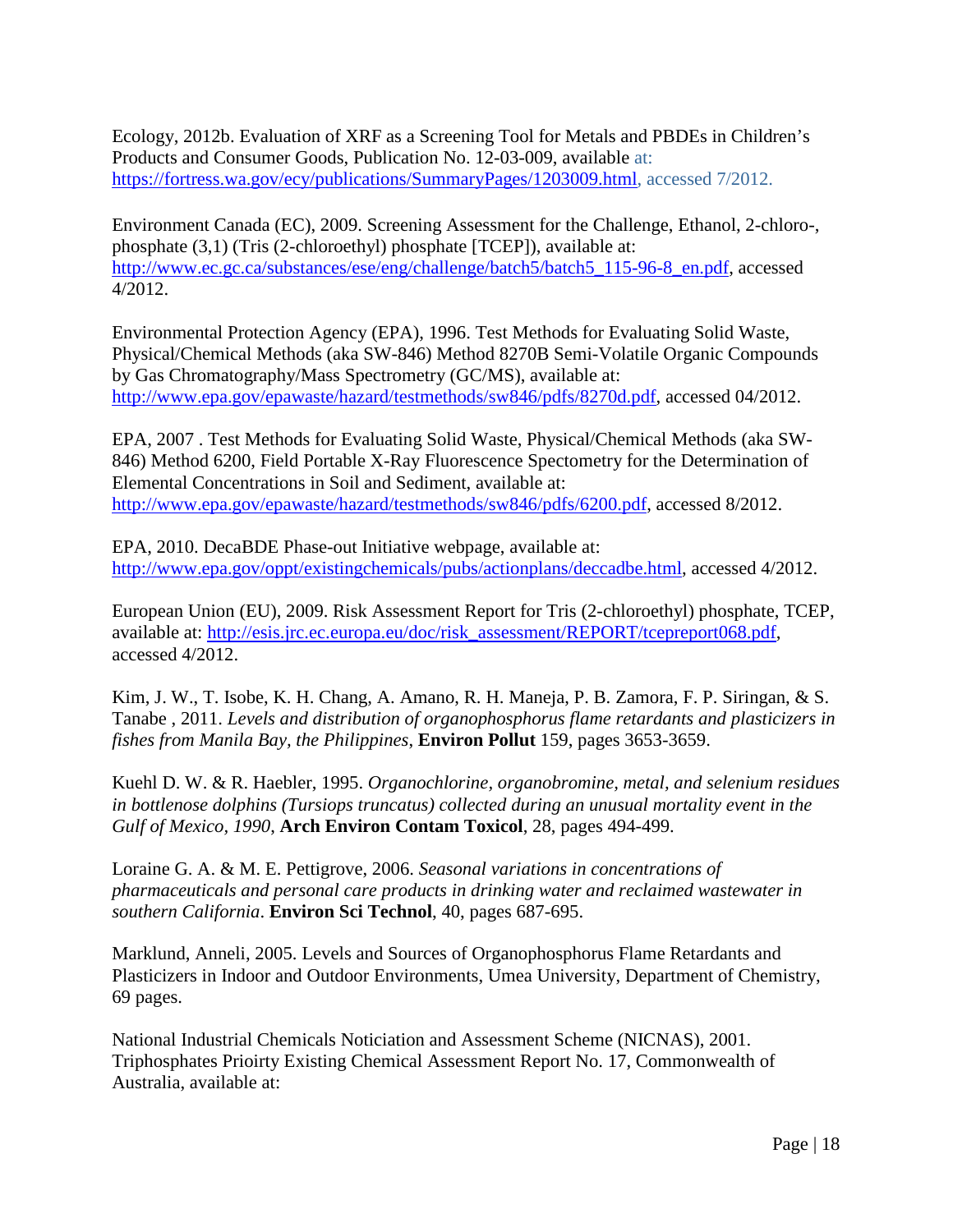[http://www.nicnas.gov.au/Publications/CAR/PEC/PEC17/PEC\\_17\\_Full\\_Report\\_PDF.pdf,](http://www.nicnas.gov.au/Publications/CAR/PEC/PEC17/PEC_17_Full_Report_PDF.pdf) accessed 4/2012.

Niton Thermo Fisher Scientific (Niton), 2011. XL3 Analyzer Version 8.0.0 User's Guide (Abridged), Revision A, November 2011, available at: [http://teams/sites/W2R/rtt/ProductTesting/Niton%20XL3%20Documentation/Niton%20XL3%20](http://teams/sites/W2R/rtt/ProductTesting/Niton%20XL3%20Documentation/Niton%20XL3%20User%27s%20Guide%20(Abridged)%20v.8.0.0.pdf) [User%27s%20Guide%20\(Abridged\)%20v.8.0.0.pdf.](http://teams/sites/W2R/rtt/ProductTesting/Niton%20XL3%20Documentation/Niton%20XL3%20User%27s%20Guide%20(Abridged)%20v.8.0.0.pdf)

Organization for Economic and Cooperative Development (OECD), 2012 (actual date of publication not provided). Safety Information Data Sheet (SIDS) for Tris (1-chloro-2 phoshphate) phosphate, CAS No. 16374-84-5, available at: [http://www.chem.unep.ch/irptc/sids/oecdsids/13674845.pdf,](http://www.chem.unep.ch/irptc/sids/oecdsids/13674845.pdf) accessed 4/2012.

Ross, Peter S., 2006. *Fireproof killer whates (orcinus orca): flame-retardant chemicals and the conservation imperative in the charismatic icon of British Columbia*, Canada**, Can. J. Fish Aquat. Sci**, 63, pages 224-234.

Stapleton, Heather M. Joseph G. Allen, Shannon M. Kelly, Alex Konstantinov, Susan Klosterhaus, Deborah Watkins, Michael D. McClean and Thomas F. Webster, 2008. *Alternate and New Brominated Flame Retardants Detected in U.S. House Dust,* **Environ. Sci. Technol.**, 42, pages 6910-6916.

Stapleton, Heather M., Susan Klosterhaus, Sarah Eagle, Jennifer Fuh, John D. Meeker, Arelene Blum and Thomas F. Webster, 2009. *Detection of Organophosphate Flame Retardants in Furniture Foam and U.S. House Dust,* **Environ. Sci. Technol.**, 43, pages 7490-7495.

Stapleton, Heather, Susan Klosterhaus, Alex Keller, P. Lee Ferguson, Saskia van Bergen, Ellen Cooper, Thomas F. Webster and Arlene Blum, 2011. *Identification of Flame Retardants in Polurethane Foam Collected from Baby Products*, **Environ. Sci. Technol.**, 45, pages 5323-5331.

Stone, Alex and Damon Delistraty, 2010, 'Sources of toxicity and exposure information for identifying chemicals of high concern to children', **Env. Impact Assess. Review**, 30, pages 380– 387, available at: [http://www.sciencedirect.com/science/article/pii/S0195925509001437.](http://www.sciencedirect.com/science/article/pii/S0195925509001437)

Sundkvist, Anneli Marklund, Ulrika Olofsson and Peter Haglund, 2010. *Organophosphorus flame retardants and plasticizers in marine and fesh water biota and in human milk*, **J. Environ. Monit.**, 12, pages 943-951.

Van den Eede, N., A. C. Dirtu, H. Neels, A. Covaci, 2011. *Analytical developments and preliminary assessment of human exposure to organophosphate flame retardants from indoor dust*. **Environ Int** 37, pages 454-461.

Washington Department of Health (DOH), 2010. *Rationale for Reporting List of Chemicals of High Concern to Children Prepared by the Washington State Department of Health for the Children's Safe Product Act-Deca-BDE*, available at: [http://www.ecy.wa.gov/programs/swfa/cspa/pdf/1163195.pdf,](http://www.ecy.wa.gov/programs/swfa/cspa/pdf/1163195.pdf) accessed 04/2012.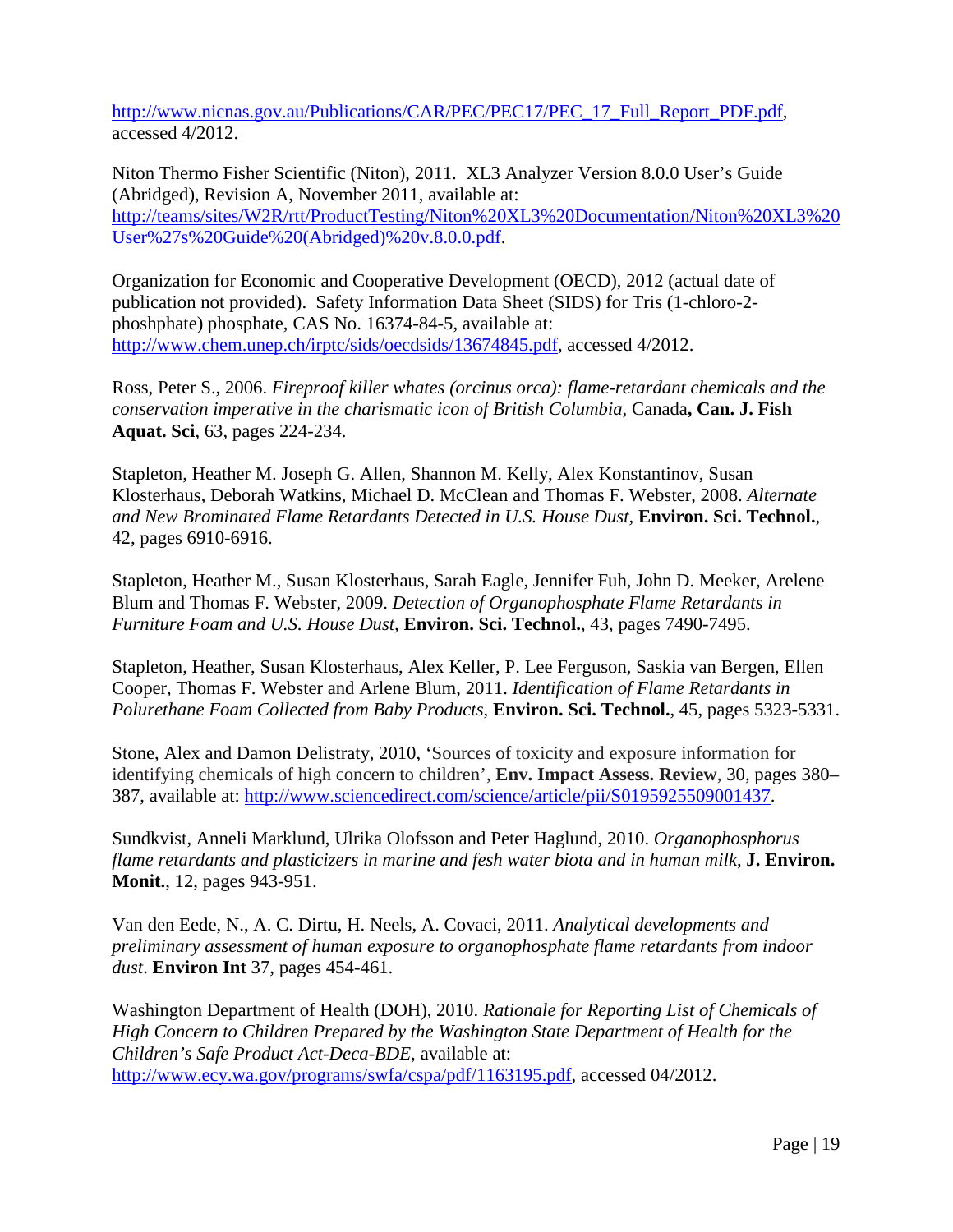Washington State Legislature (Washington), 2007. Chapter 70.76 RCW Polybrominated diphenyl ethers-flame retardants, available at: [http://apps.leg.wa.gov/RCW/default.aspx?cite=70.76&full=true,](http://apps.leg.wa.gov/RCW/default.aspx?cite=70.76&full=true) accessed 4/2012.

Washington, 2008. Chapter 70.240 Children's Safe Products, available at: [http://apps.leg.wa.gov/RCW/default.aspx?cite=70.240&full=true,](http://apps.leg.wa.gov/RCW/default.aspx?cite=70.240&full=true) accessed 4/2012.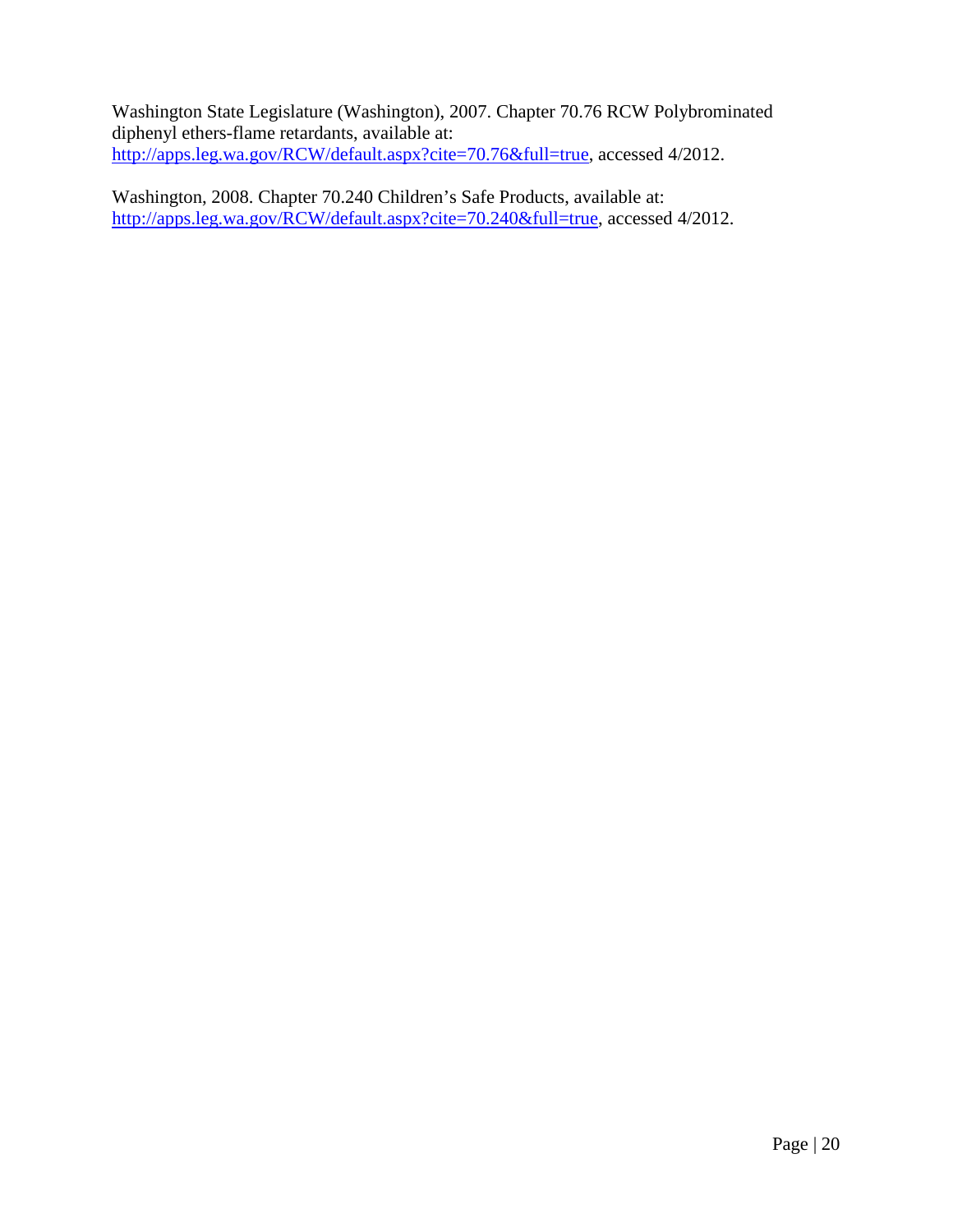## **Appendices**

| <b>CAS</b>     | <b>Chemical</b>                                                                               |
|----------------|-----------------------------------------------------------------------------------------------|
| $50-00-0$      | Formaldehyde                                                                                  |
| $62 - 53 - 3$  | Aniline                                                                                       |
| $62 - 75 - 9$  | N-Nitrosodimethylamine                                                                        |
| $71 - 36 - 3$  | n-Butanol                                                                                     |
| $71-43-2$      | Benzene                                                                                       |
| $75-01-4$      | Vinyl chloride                                                                                |
| $75-07-0$      | Acetaldehyde                                                                                  |
| 75-09-2        | Methylene chloride                                                                            |
| $75 - 15 - 0$  | Carbon disulfide                                                                              |
| 78-93-3        | Methyl ethyl ketone                                                                           |
| 79-34-5        | 1,1,2,2-Tetrachloroethane                                                                     |
| 79-94-7        | Tetrabromobisphenol A                                                                         |
| 80-05-7        | Bisphenol A                                                                                   |
| 84-66-2        | Diethyl phthalate                                                                             |
| 84-74-2        | Dibutyl phthalate (DBP)                                                                       |
| $84 - 75 - 3$  | Di-n-Hexyl Phthalate                                                                          |
| 85-44-9        | Phthalic Anhydride                                                                            |
| 85-68-7        | Butyl Benzyl phthalate (BBP)                                                                  |
| 86-30-6        | N-Nitrosodiphenylamine                                                                        |
| $87 - 68 - 3$  | Hexachlorobutadiene                                                                           |
| $94 - 13 - 3$  | Propyl phthalate                                                                              |
| $94 - 26 - 8$  | Butyl phthalate                                                                               |
| 95-53-4        | 2-Aminotoluene                                                                                |
| 95-80-7        | 2,4-Diaminotoluene                                                                            |
| 99-76-3        | Methyl phthalate                                                                              |
| $99 - 96 - 7$  | p-Hydroxybenzoic acid                                                                         |
| $100 - 41 - 4$ | Ethylbenzene                                                                                  |
| $100 - 42 - 5$ | Styrene                                                                                       |
| $104 - 40 - 5$ | 4-Nonylphenol; 4-NP and its isomer<br>mixtures including CAS 84852-15-3<br>and CAS 25154-52-3 |
| 106-47-8       | para-Chloroaniline                                                                            |
| $107 - 13 - 1$ | Acrylonitrile                                                                                 |
| $107 - 21 - 1$ | Ethylene glycol                                                                               |
| 108-88-3       | Toluene                                                                                       |
| 108-95-2       | Phenol                                                                                        |
| 109-86-4       | 2-Methoxyethanol                                                                              |
| 110-80-5       | Ethylene glycol monoethyl ester                                                               |

## <span id="page-26-0"></span>**Appendix A. Chemicals of High Concern to Children**

| <b>CAS</b>             | <b>Chemical</b>                                                                  |
|------------------------|----------------------------------------------------------------------------------|
| 115-96-8               | Tris(2-chloroethyl) phosphate (TCPP)                                             |
| 117-81-7               | Di-2-ethylhexyl phthalate (DEHP)                                                 |
| 117-84-0               | di-n-octyl phthalate (DnOP)                                                      |
| 118-74-1               | Hexachlorobenzene                                                                |
| 119-93-7               | 3,3'-Dimethylbenzidine and Dyes                                                  |
|                        | Metabolized to 3,3'-Dimethylbenzidine                                            |
| 120-47-8               | Ethyl phthalate                                                                  |
| $123 - 91 - 1$         | 1,4-Dioxane                                                                      |
| 127-18-4               | Perchloroethylene                                                                |
| $\overline{131}$ -55-5 | Benzophenone-2 (Bp-2); 2,2',4,4'-                                                |
|                        | Tetrahydroxybenzophenone                                                         |
| 140-66-9               | 4-tert-Octylphenol; 1,1,3,3-Tetramethyl-<br>4-butylphenol                        |
| 140-67-0               | Estragole                                                                        |
| 149-57-5               | 2-Ethylhexanoic Acid                                                             |
| 556-67-2               | Octamethylcyclotetrasiloxane                                                     |
| 608-93-5               | Benzene, pentachloro                                                             |
| 842-07-9               | C.I. Solvent Yellow 14                                                           |
| 872-50-4               | N-Methylpyrrolidone                                                              |
| 1163-19-5              | 2, 2', 3, 3', 4, 4', 5, 5', 6, 6'-                                               |
|                        | Decabromodiphenyl ether; BDE-209                                                 |
| 1763-23-1              | Perfluorooctanyl sulphonic acid and its<br>salts; PFOS                           |
| 1806-26-4              | Phenol, 4-octyl-                                                                 |
| 5466-77-3              | 2-Ethyl-hexyl-4-methoxycinnamate                                                 |
| 7439-97-6              | Mercury & mercury compounds                                                      |
|                        | including methyl mercury (22967-92-6)                                            |
| 7439-98-7              | Molybdenum & molybdenum                                                          |
| 7440-36-0              | compounds                                                                        |
|                        | Antimony & Antimony compounds                                                    |
| 7440-38-2              | Arsenic & Arsenic compounds including<br>arsenic trioxide (1327-53-3) & dimethyl |
|                        | arsenic (75-60-5)                                                                |
| 7440-43-9              | Cadmium & cadmium compounds                                                      |
| 7440-48-4              | Cobalt & cobalt compounds                                                        |
| 25013-16-5             | Butylated hydroxyanisole; BHA                                                    |
| 25154-52-3             | Nonylphenol                                                                      |
| 25637-99-4             | Hexabromocyclododecane                                                           |
| 26761-40-0             | Diisodecyl phthalate (DIDP)                                                      |
| 28553-12-0             | Diisononyl phthalate (DINP)                                                      |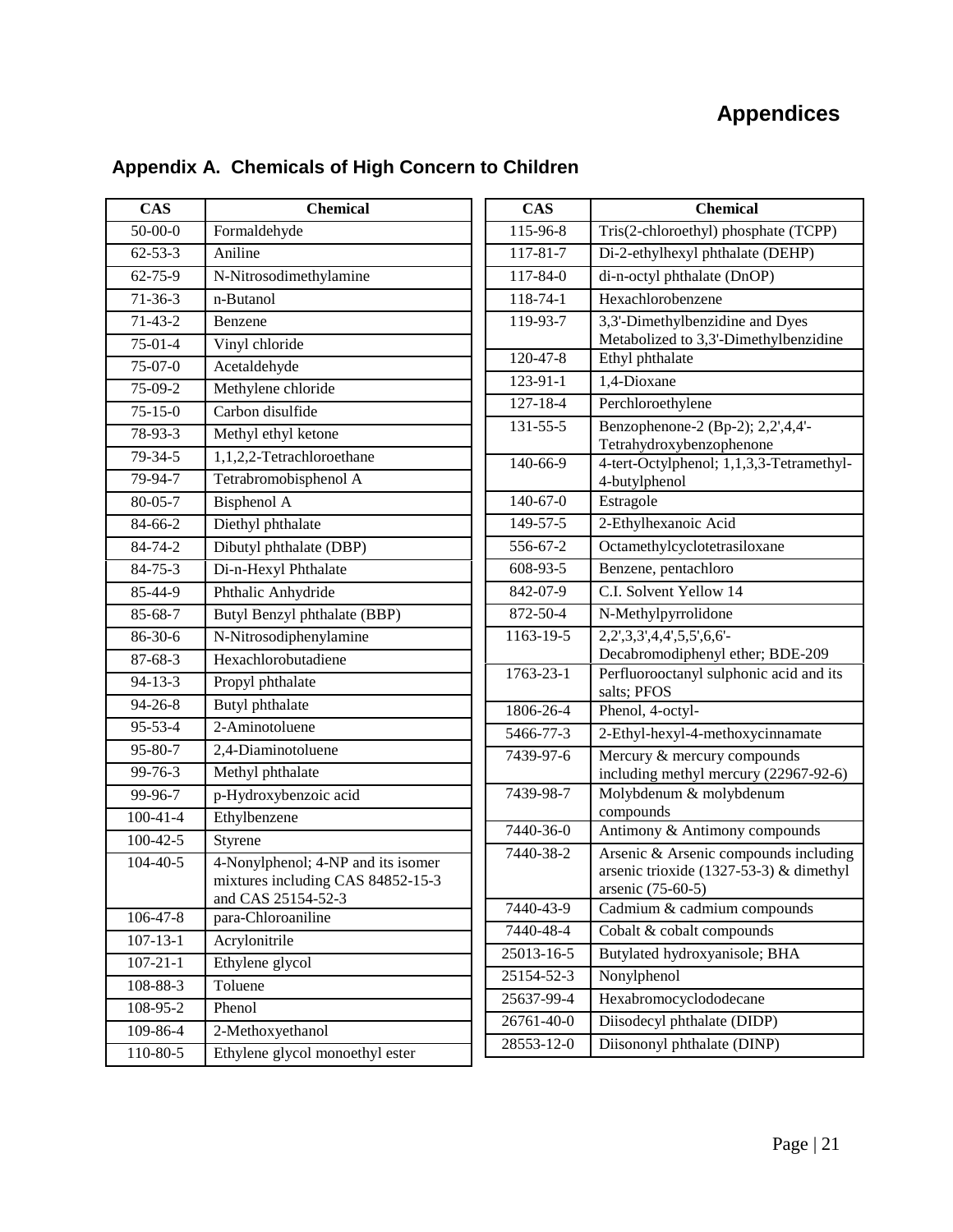### <span id="page-27-0"></span>**Appendix B. Glossary, Acronyms, and Abbreviations**

#### Acronyms and Abbreviations

Following are acronyms and abbreviations used frequently in this report.

| <b>ASTM</b>      | American Society for the Testing of Materials                   |
|------------------|-----------------------------------------------------------------|
| <b>CHCC</b>      | Chemicals of High Concern to Children                           |
| <b>CPSA</b>      | Children's Safe Product Act                                     |
| Deca-BDE         | Decabromodiphenyl ether                                         |
| Deca-BDPE        | Decabromodiphenyl ethane                                        |
| <b>DOH</b>       | Washington State Department of Health                           |
| EAP              | <b>Environmental Assessment Program</b>                         |
| EC               | <b>Environment Canada</b>                                       |
| Ecology          | <b>Washington State Department of Ecology</b>                   |
| <b>EPA</b>       | United States Environmental Protection Agency                   |
| et al.           | Et alia or and others                                           |
| EU               | European Union                                                  |
| GC-MS            | Gas Chromatography-Mass Spectroscopy                            |
| HCl              | Hydrochloric acid                                               |
| HF               | Hydrofluoric acid                                               |
| HNO <sub>3</sub> | Nitric acid                                                     |
| HQ               | Headquarters                                                    |
| <b>HWTR</b>      | Hazardous Waste and Toxics Reduction Program                    |
| <i>i.</i> e.     | Id est or In other wordsLCS<br>Laboratory control sample        |
| LOQ              | Limit of Quantitation                                           |
| <b>MEL</b>       | <b>Manchester Environmental Laboratory</b>                      |
| <b>MQO</b>       | Measurement quality objective                                   |
| <b>NEP</b>       | <b>National Estuary Program</b>                                 |
| <b>NICNAS</b>    | National Industrial Chemicals Noticiation and Assessment Scheme |
| Octa-BDE         | Octabromodiphenyl ether                                         |
| <b>OECD</b>      | Organisation for Economic Cooperation and Development           |
| <b>PBDE</b>      | Polybrominated diphenyl ether class of flame retardants         |
| <b>PBDPE</b>     | Polybrminated diphenyl ethane class of flame retardants         |
| <b>PBT</b>       | persistent, bioaccumulative, and toxic substance                |
| Penta-BDE        | Pentabromodiphenyl ether                                        |
| <b>PPM</b>       | Parts per million                                               |
| PQL              | Practical quantitation limit                                    |
| <b>RCW</b>       | Revised Code of Washington                                      |
| <b>RDP</b>       | Resorcinol diphenyl phosphate                                   |
| RL               | Reporting limit                                                 |
| QA               | Quality assurance                                               |
| QC               | <b>Quality control</b>                                          |
| QAPP             | <b>Quality Assurance Project Plan</b>                           |
| <b>RPD</b>       | Relative percent difference                                     |
| <b>RSD</b>       | Relative standard deviation                                     |
|                  |                                                                 |